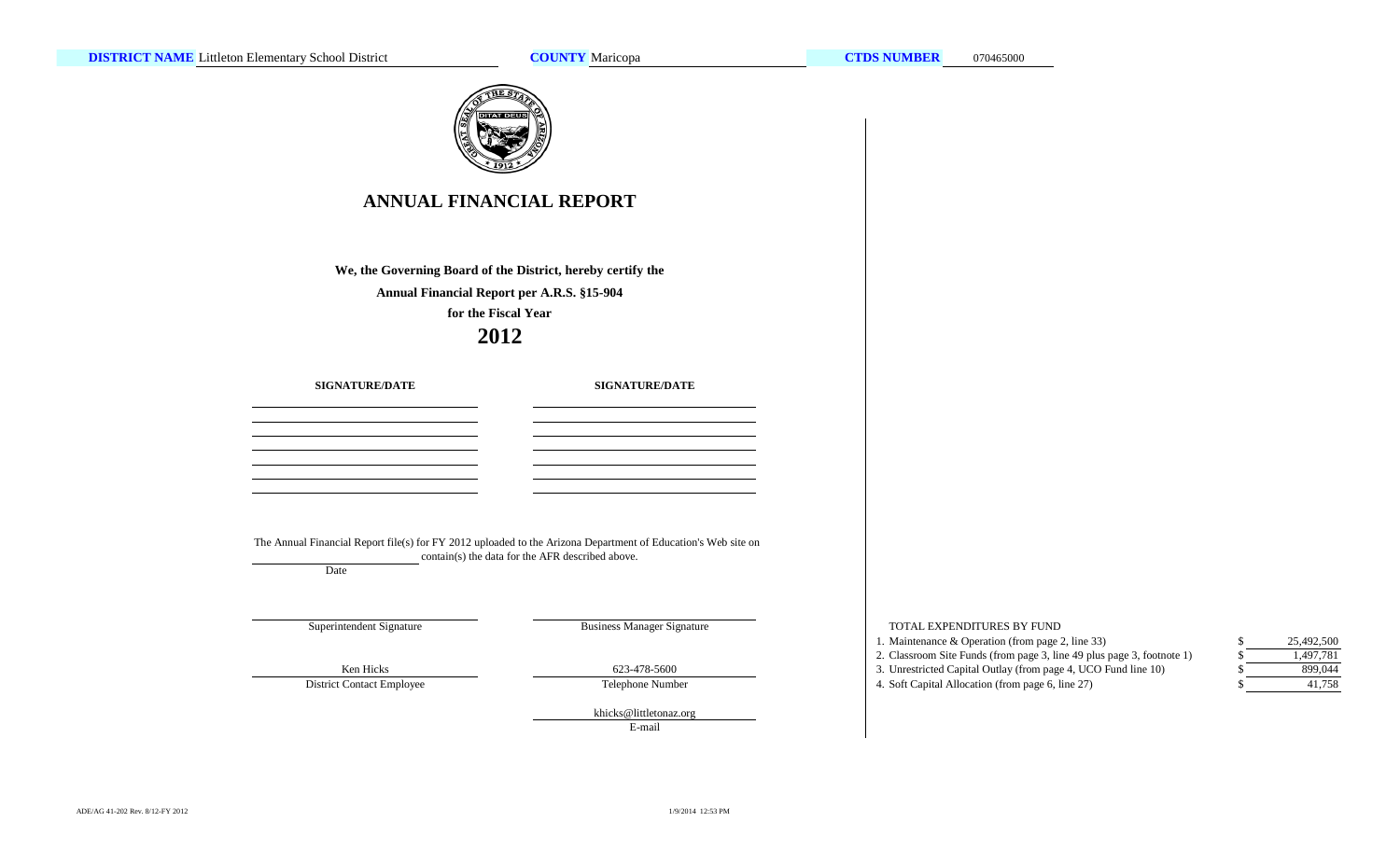| <b>DISTRICT NAME</b> Littleton Elementary School District                                                    |                                 | <b>COUNTY Maricopa</b> |                      | <b>CTDS NUMBER</b> 070465000 |                     |                                                                             |
|--------------------------------------------------------------------------------------------------------------|---------------------------------|------------------------|----------------------|------------------------------|---------------------|-----------------------------------------------------------------------------|
|                                                                                                              |                                 |                        |                      |                              |                     |                                                                             |
|                                                                                                              | MAINTENANCE                     | <b>UNRESTRICTED</b>    |                      | SOFT CAPITAL                 |                     |                                                                             |
|                                                                                                              | <b>AND OPERATION</b>            | <b>CAPITAL OUTLAY</b>  | <b>ADJACENT WAYS</b> | <b>ALLOCATION</b>            | <b>DEBT SERVICE</b> |                                                                             |
| <b>FUNDS AVAILABLE</b>                                                                                       | <b>FUND 001</b>                 | <b>FUND 610</b>        | <b>FUND 620</b>      | <b>FUND 625</b>              | <b>FUND 700</b>     |                                                                             |
|                                                                                                              | <b>ACTUAL</b>                   | <b>ACTUAL</b>          | <b>ACTUAL</b>        | <b>ACTUAL</b>                | <b>ACTUAL</b>       |                                                                             |
| Beginning Fund Balance (1)                                                                                   | 89,688                          | 1,854,699              | 2,053,391            | 1,576,656                    | 2,932,608           |                                                                             |
| <b>REVENUE</b>                                                                                               |                                 |                        |                      |                              |                     |                                                                             |
| 1000 Local                                                                                                   |                                 |                        |                      |                              |                     |                                                                             |
| 1110 Property Taxes                                                                                          | 6,035,406                       |                        |                      |                              | 2,967,984 2         | (1) The Maintenance and Operation Fund beginning fund balance includes the  |
| 1140 Penalties and Interest on Taxes                                                                         |                                 |                        |                      |                              |                     | account cash balance on hand of<br>\$5,011 at 7/1/11.                       |
| 1280 Revenue in Lieu of Taxes                                                                                | 281,000                         |                        |                      |                              | 129,148             |                                                                             |
| 1310 Tuition from Individuals                                                                                |                                 |                        |                      |                              |                     | (2) The Government Property Lease Excise Tax revenue included on line 18 is |
| 1320 Tuition from Other Arizona Districts                                                                    |                                 |                        |                      |                              |                     | -S                                                                          |
| 1330 Tuition from Out-of-State Districts<br>1340 Tuition from Other Private Sources (Other than Individuals) |                                 |                        |                      |                              |                     | (3) The Maintenance and Operation Fund ending fund balance includes the rev |
| 1350 Tuition from Other Government Sources Within Arizona                                                    |                                 |                        |                      |                              |                     | account cash balance on hand of<br>\$5,131 at 6/30/12.                      |
| 1360 Tuition from Other Government Sources Outside Arizona                                                   |                                 |                        |                      |                              |                     | 10.                                                                         |
| 1410 Transportation Fees from Individuals                                                                    |                                 |                        |                      |                              |                     | 11.                                                                         |
| 1420 Transportation Fees from Other Arizona Districts                                                        | $\overline{1}$                  |                        |                      |                              |                     | 12.                                                                         |
| 1430 Transportation Fees from Out-of-State Districts                                                         |                                 |                        |                      |                              |                     | 13.                                                                         |
| 1440 Transportation Fees from Other Private Sources (Other than Individuals)                                 |                                 |                        |                      |                              |                     | 14.                                                                         |
| 1450 Transportation Fees from Other Government Sources Within Arizona                                        |                                 |                        |                      |                              |                     | 15.                                                                         |
| 1460 Transportation Fees from Other Government Sources Outside Arizona                                       |                                 |                        |                      |                              |                     | 16.                                                                         |
| 1500 Investment Income                                                                                       | 17                              | 9,434                  | 10,884               | 9,734                        | 33,197 17.          |                                                                             |
| Other (Specify) (2)                                                                                          | 7,346<br>18                     | (2,274)                | (7,970)              | (193)                        | 250,240 18.         |                                                                             |
| Subtotal (lines 2-18)                                                                                        | 6,323,752<br>1 <sup>C</sup>     | 7,160                  | 2,914                | 9,541                        | 3,380,569 19.       |                                                                             |
| 2000 Intermediate                                                                                            |                                 |                        |                      |                              |                     |                                                                             |
| 2110 County School Fund                                                                                      | 20.                             |                        |                      |                              |                     |                                                                             |
| 2120 County Equalization Assistance                                                                          | 21<br>1,731,447                 | 17,392                 |                      | 3,013                        |                     | 21.                                                                         |
| 2210 Special County School Reserve Fund                                                                      | 22.                             |                        |                      |                              |                     | 22                                                                          |
| Other (Specify)                                                                                              | 23.                             |                        |                      |                              |                     | 23.                                                                         |
| Subtotal (lines 20-23)                                                                                       | 24<br>1,731,447                 | 17,392                 |                      | 3,013                        |                     | 24.                                                                         |
| 3000 State                                                                                                   |                                 |                        |                      |                              |                     |                                                                             |
| 3110 State Equalization Assistance                                                                           | 14,354,047<br>$\mathbf{2}$      | 399,495                |                      | 670,966                      |                     |                                                                             |
| 3120 Additional State Aid                                                                                    | 26<br>412,536                   |                        |                      |                              |                     | 26.                                                                         |
| Other (Specify)                                                                                              | 27.                             |                        |                      |                              |                     | 27.                                                                         |
| Subtotal (lines 25-27)                                                                                       | 28.<br>14,766,583               | 399,495                |                      | 670,966                      |                     | $0 - 28.$                                                                   |
| 4000 Federal                                                                                                 |                                 |                        |                      |                              |                     |                                                                             |
| 4100 Unrestricted Revenue Received Directly from the Federal Government                                      | $\overline{2}$                  |                        |                      |                              |                     |                                                                             |
| 4200 Unrestricted Revenue Received from the Federal Government through the State                             | 30.                             |                        |                      |                              |                     | 30.                                                                         |
| 4500 Restricted Revenue Received from the Federal Government through the State                               | 31<br>32                        |                        |                      |                              |                     | 31.<br>32.                                                                  |
| 4700 Revenue Received from the Federal Government through Other Intermediate Agencies                        |                                 |                        |                      |                              |                     | 33.                                                                         |
| 4800 Revenue in Lieu of Taxes                                                                                | 33<br>34                        |                        |                      |                              |                     | 34                                                                          |
| 4900 Revenue for/on Behalf of the District<br>Other (Specify)                                                | 35.                             |                        |                      |                              | 125,120 35.         |                                                                             |
| Subtotal (lines 29-35)                                                                                       | 36<br>$\overline{0}$            |                        |                      |                              |                     |                                                                             |
|                                                                                                              |                                 |                        |                      |                              | 125,120 36.         |                                                                             |
| Total Fund Revenue (lines 19, 24, 28, and 36)                                                                | 22,821,782<br>37                | 424,047                | 2,914                | 683,520                      | 3,505,689 37.       |                                                                             |
| 5100 Issuance of Bonds                                                                                       | 38                              |                        |                      |                              |                     | 38.                                                                         |
| 5200 Fund Transfers-In                                                                                       | $\mathbf{3}$                    |                        |                      |                              |                     | 39.                                                                         |
| Other (Specify)                                                                                              | 40                              |                        |                      |                              |                     | 40.                                                                         |
| <b>TOTAL FUNDS AVAILABLE (lines 1 and 37 - 40)</b>                                                           | 22,911,470<br>41                | 2,278,746              | 2,056,305            | 2,260,176                    | 6,438,297           | 141.                                                                        |
| <b>Total Expenditures</b>                                                                                    | 25,492,500<br>$\Delta^{\prime}$ | 899,044                | 981,124              | 41,758                       | 2,944,577 42.       |                                                                             |
| 6900 Other Financing Uses and Other Items                                                                    | 43                              |                        |                      |                              |                     | 43.                                                                         |
| TOTAL EXPENDITURES AND OTHER USES (lines 42 plus 43)                                                         | 44<br>25,492,500                | 899,044                | 981,124              | 41,758                       | 2,944,577 44.       |                                                                             |
| <b>ENDING FUND BALANCE (line 41 minus line 44) (3)</b>                                                       | (2,581,030)<br>45.              | 1,379,702              | 1,075,181            | 2,218,418                    | 3,493,720 45.       |                                                                             |
|                                                                                                              |                                 |                        |                      |                              |                     |                                                                             |

.

ning fund balance includes the revolving  $$5,011$  at  $7/1/11$ .

g fund balance includes the revolving  $$5,131$  at 6/30/12.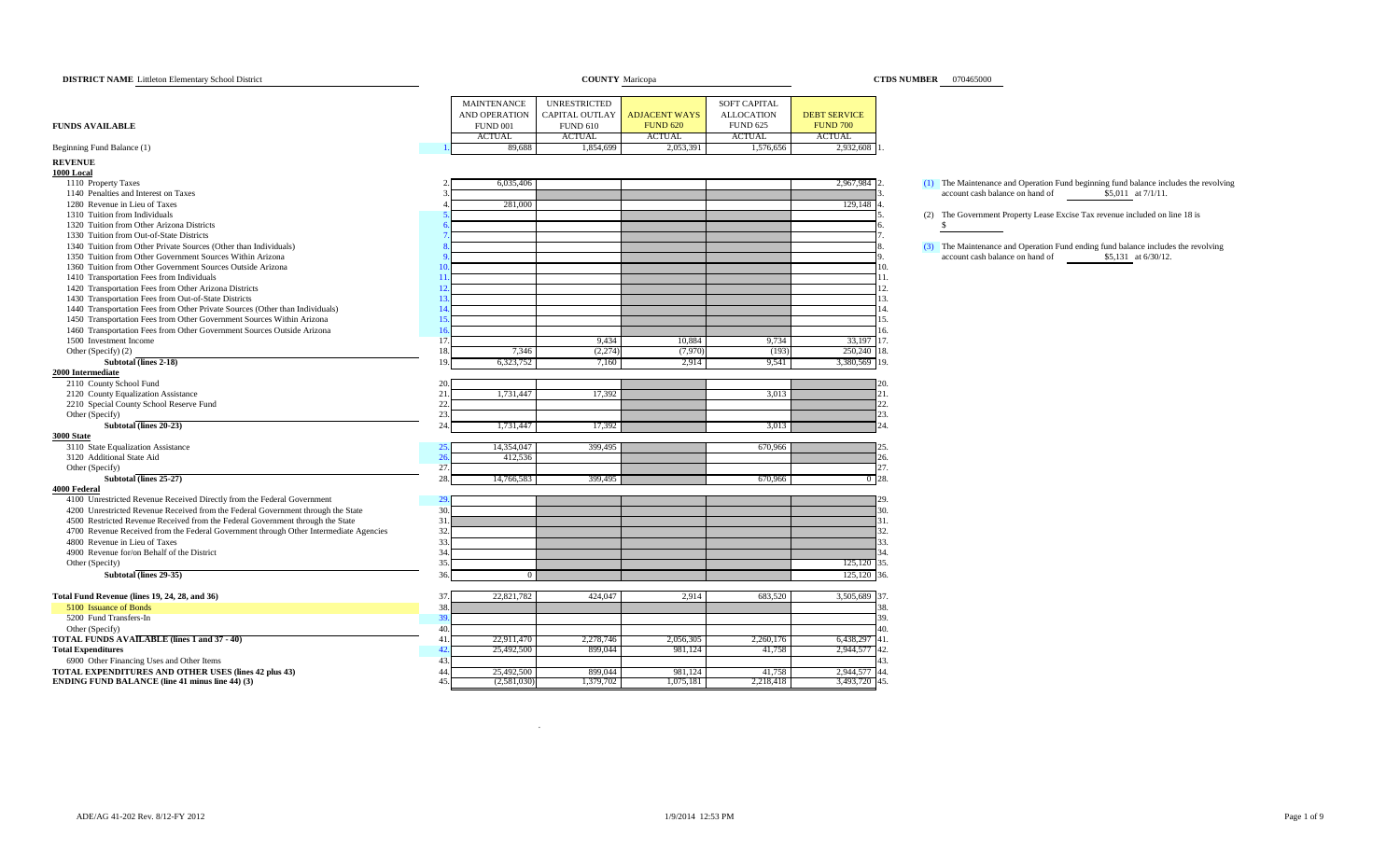**DISTRICT NAME** Littleton Elementary School District **COUNTY COUNTY** Maricopa **COUNTY COUNTY OF COUNTY COUNTY COUNTY COUNTY COUNTY COUNTY COUNTY COUNTY COUNTY COUNTY COUNTY COUNTY COUNTY COUNTY** 

COUNTY Maricopa

**MAINTENANCE AND OPERATION FUND (001)—EXPENDITURES**

|                                                                 |     |                         | Employee         | <b>Purchased Services</b> |                  |               |                | Totals         |                   | % Increase/           |     |
|-----------------------------------------------------------------|-----|-------------------------|------------------|---------------------------|------------------|---------------|----------------|----------------|-------------------|-----------------------|-----|
| Expenditures                                                    |     | <b>Salaries</b><br>6100 | Benefits<br>6200 | 6300, 6400,<br>6500       | Supplies<br>6600 | Other<br>6800 | <b>Budget</b>  | Actual         | Prior Year Actual | Decrease in<br>Actual |     |
| <b>100 Regular Education</b>                                    |     |                         |                  |                           |                  |               |                |                |                   |                       |     |
| 1000 Instruction                                                |     | 8,558,639               | 2,160,320        | 20,754                    | 128,960          | 47,278        | 11,391,735     | 10,915,951     | 11,107,432        | $-1.7%$               |     |
| 2000 Support Services                                           |     |                         |                  |                           |                  |               |                |                |                   |                       |     |
| 2100 Students                                                   |     | 666,196                 | 166,219          | 41,321                    | 12,335           |               | 756,803        | 886,071        | 931,760           | $-4.9%$ <sub>2</sub>  |     |
| 2200 Instructional Staff                                        |     | 537,446                 | 142,843          | 43,213                    | 8,196            | 15,762        | 793,788        | 747,460        | 811,533           | $-7.9%$               |     |
| 2300 General Administration                                     |     | 246,529                 | 53,895           | 94,421                    | 3,897            | 22,755        | 423,566        | 421,497        | 348,368           | 21.0%                 |     |
| 2400 School Administration                                      |     | 724,649                 | 223,815          | 532                       | 9,543            | 235           | 877,589        | 958,774        | 940,466           | 1.9%                  |     |
| 2500 Central Services                                           |     | 739,190                 | 208,062          | 416,751                   | 48,013           | 86,080        | 1,399,682      | 1,498,096      | 1,244,432         | 20.4%                 |     |
| 2600 Operation & Maintenance of Plant                           |     | 1,046,287               | 264,865          | 624,759                   | 802,679          | 1,695         | 2,872,513      | 2,740,285      | 2,707,278         | 1.2%                  |     |
| 2900 Other                                                      |     |                         |                  |                           |                  |               | $\overline{0}$ | $\bf{0}$       | $\bf{0}$          | $0.0\%$ 8             |     |
| 3000 Operation of Noninstructional Services                     |     | 61,410                  | 15,861           |                           | 65               |               | 27,821         | 77,336         | 66,571            | 16.2% 9               |     |
| 610 School-Sponsored Cocurricular Activities                    | 10. | 6.550                   | 1,252            |                           |                  |               | 18,000         | 7,802          | $\overline{0}$    |                       | 10. |
| 620 School-Sponsored Athletics                                  | 11. | 61,329                  | 11,291           | 17,840                    |                  |               | 151,135        | 90,460         | 113,589           | $-20.4\%$ 11          |     |
| 630 Other Instructional Programs                                | 12  |                         |                  |                           |                  |               |                | $\Omega$       | $\Omega$          | 0.0%                  |     |
| 700, 800, 900 Other Programs                                    | 13  |                         |                  |                           |                  |               |                | $\Omega$       | $\overline{0}$    | 0.0%                  |     |
| Regular Education Subsection Subtotal (lines 1-13)              | 14  | 12,648,225              | 3,248,423        | 1,259,591                 | 1,013,688        | 173,805       | 18,712,632     | 18,343,732     | 18,271,429        | 0.4% 14               |     |
| <b>200 Special Education</b>                                    |     |                         |                  |                           |                  |               |                |                |                   |                       |     |
| 1000 Instruction                                                | 15. | 2,352,093               | 604,351          | 30,104                    | 14,472           |               | 3,031,048      | 3,001,020      | 2,678,915         | 12.0% 15              |     |
| 2000 Support Services                                           |     |                         |                  |                           |                  |               |                |                |                   |                       |     |
| 2100 Students                                                   | 16. | 703,323                 | 158,652          | 867,171                   | 2,396            | 1,000         | 1,834,450      | 1,732,542      | 1,573,369         | 10.1% 16.             |     |
| 2200 Instructional Staff                                        | 17  | 93,060                  | 28,545           | 6,149                     | 942              |               | 98,390         | 128,696        | 10,547            | 1120.2% 17            |     |
| 2300 General Administration                                     | 18. |                         |                  | 1.007                     |                  |               | $\theta$       | 1,007          | $\overline{0}$    |                       | 18. |
| 2400 School Administration                                      | 19  |                         |                  |                           |                  |               | $\Omega$       | $\overline{0}$ | $\overline{0}$    | 0.0% 19.              |     |
| 2500 Central Services                                           | 20  |                         |                  |                           |                  |               | $\theta$       | $\theta$       | 38                | $-100.0\%$            |     |
| 2600 Operation & Maintenance of Plant                           | 21  |                         |                  |                           |                  |               | $\overline{0}$ | $\overline{0}$ | $\overline{0}$    | $0.0\%$ <sub>2</sub>  |     |
| 2900 Other                                                      | 22. |                         |                  |                           |                  |               | $\theta$       | $\overline{0}$ | $\overline{0}$    | 0.0%                  |     |
| 3000 Operation of Noninstructional Services                     | 23. |                         |                  |                           |                  |               | $\overline{0}$ | $\Omega$       | $\overline{0}$    | 0.0%                  |     |
| Subtotal (lines 15-23)                                          | 24. | 3,148,476               | 791,548          | 904,431                   | 17,810           | 1,000         | 4,963,888      | 4,863,265      | 4,262,869         | 14.1% 24              |     |
| 300 Special Education Disability ESEA, Title VIII               |     |                         |                  |                           |                  |               |                |                |                   |                       |     |
| (from Supplement, page 1, line 10)                              | 25. |                         | $\sqrt{ }$       |                           | $\Omega$         | $\Omega$      | $\Omega$       | $\Omega$       | $\Omega$          | 0.0% 25               |     |
| <b>400 Pupil Transportation</b>                                 | 26. | 704,898                 | 207,751          | 59,631                    | 199,266          | 945           | 1,177,302      | 1,172,491      | 1,034,949         | 13.3% 26.             |     |
| 510 Desegregation                                               |     |                         |                  |                           |                  |               |                |                |                   |                       |     |
| (from Districtwide Desegregation Expenditures, page 2, line 44) | 27. |                         | $\Omega$         |                           | $\Omega$         | $\Omega$      | $\Omega$       | $\Omega$       | $\Omega$          | 0.0% 27.              |     |
| 520 Special K-3 Program Override                                |     |                         |                  |                           |                  |               |                |                |                   |                       |     |
| (from Supplement, page 1, line 20)                              | 28. | 906,183                 | 206,829          | $\sqrt{ }$                | $\Omega$         | $\Omega$      | 1,113,012      | 1,113,012      | 1,106,376         | 0.6% 28.              |     |
| <b>530 Dropout Prevention Programs</b>                          |     |                         |                  |                           |                  |               |                |                |                   |                       |     |
| 1000 Instruction                                                | 29. |                         |                  |                           |                  |               |                | $\Omega$       |                   | 0.0% 29.              |     |
| 2000-3000 Support Serv. & Oper. of Noninstructional Serv.       | 30  |                         |                  |                           |                  |               |                | $\overline{0}$ | $\overline{0}$    | 0.0% 30.              |     |
| Subtotal (lines 29 and 30)                                      | 31  |                         | $\Omega$         |                           | $\Omega$         | $\Omega$      | $\overline{0}$ | $\overline{0}$ | $\Omega$          | $0.0\%$ 31            |     |
| 540 Joint Career and Technical Education and Vocational         |     |                         |                  |                           |                  |               |                |                |                   |                       |     |
| Education Center (from Supplement, page 1, line 30)             | 32. |                         | $\Omega$         |                           | $\Omega$         | $\Omega$      | $\Omega$       | $\Omega$       | $\Omega$          | 0.0% 32               |     |
| Total Expenditures (lines 14, 24-28, 31, and 32)                | 33. | 17,407,782              | 4,454,551        | 2,223,653                 | 1,230,764        | 175,750       | 25,966,834     | 25,492,500     | 24,675,623        | 3.3% 33.              |     |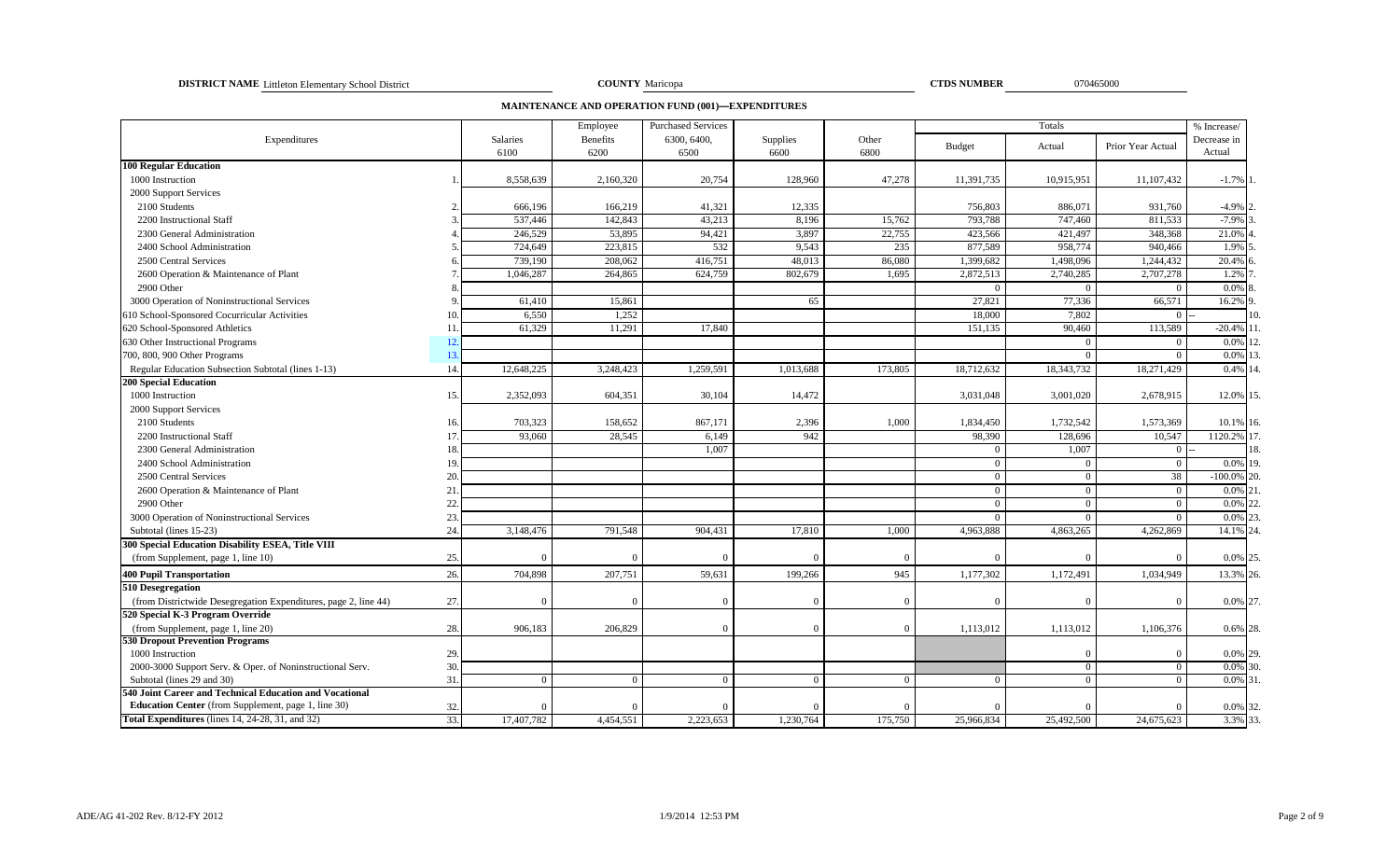| DISTRICT NAME Littleton Elementary School District | <b>COUNTY Maricopa</b> | <b>CTDS NUMBER</b> |
|----------------------------------------------------|------------------------|--------------------|
|                                                    |                        |                    |

**CLASSROOM SITE FUNDS (011, 012, AND 013)—REVENUES, EXPENDITURES, AND FUND BALANCES**

|                                                                                      | Beginning                |                      |                      |                          | <b>Purchased Services</b> |                |                |                      | <b>Total Expenditures</b> |                           | % Increase       | Ending                |    |                                                                          |
|--------------------------------------------------------------------------------------|--------------------------|----------------------|----------------------|--------------------------|---------------------------|----------------|----------------|----------------------|---------------------------|---------------------------|------------------|-----------------------|----|--------------------------------------------------------------------------|
| Revenues and Expenditure Function Codes                                              | Fund                     | Actual               | Salaries             | <b>Employee Benefits</b> | 6300, 6400,               | Supplies       | Other Interest | Budget               | Actual                    | Prior Year Actual         | Decrease in      | Fund                  |    |                                                                          |
|                                                                                      | Balance                  | Revenues             | 6100                 | 6200                     | 6500(1)                   | 6600           | 6850(2)        |                      |                           |                           | Actual           | Balance               |    |                                                                          |
| <b>Classroom Site Fund 011 - Base Salary</b><br>Revenues                             |                          |                      |                      |                          |                           |                |                |                      |                           |                           |                  |                       |    |                                                                          |
| CSF Allocation (20%)                                                                 |                          | 243,039              |                      |                          |                           |                |                |                      |                           |                           |                  |                       |    | (1) For FY 2012, the district received Classroom Site Fund revenue of    |
| Interest Income                                                                      |                          | 127                  |                      |                          |                           |                |                |                      |                           |                           |                  |                       |    | and expended<br>in Fund 010,                                             |
| Total Revenues (lines 1 and 2)                                                       |                          | 243,166              |                      |                          |                           |                |                |                      |                           |                           |                  |                       |    | object code 6590 for Classroom Site Fund pass-through payments to        |
| Expenditures                                                                         |                          |                      |                      |                          |                           |                |                |                      |                           |                           |                  |                       |    | district-sponsored charter schools. This amount is not included in the   |
| 100 Regular Education                                                                |                          |                      |                      |                          |                           |                |                |                      |                           |                           |                  |                       |    | amounts reported for Fund 013.                                           |
| 1000 Instruction                                                                     |                          |                      | 168,658<br>2,971     | 32,055<br>603            |                           |                |                | 296,124<br>2,900     | 200,713<br>3,574          | 211,986<br>2,941          | $-5.3%$<br>21.5% |                       |    | (2) Include amounts expended for registered warrant expense in Funds 011 |
| 2100 Support Services - Students<br>2200 Support Services - Instructional Staff      |                          |                      | 3.750                | 676                      |                           |                |                |                      | 4.426                     | $^{\circ}$                |                  |                       |    | 012, and 013 on lines 16, 32, and 48, respectively.                      |
| Program 100 Subtotal (lines 4-6)                                                     |                          |                      | 175,379              | 33,334                   |                           |                |                | 299,024              | 208,713                   | 214,927                   | $-2.9%$          |                       |    |                                                                          |
| 200 Special Education                                                                |                          |                      |                      |                          |                           |                |                |                      |                           |                           |                  |                       |    |                                                                          |
| 1000 Instruction                                                                     |                          |                      | 33,482               | 5.935                    |                           |                |                | 17,000               | 39,417                    | 29,817                    | 32.2%            |                       |    |                                                                          |
| 2100 Support Services - Students                                                     |                          |                      |                      |                          |                           |                |                | 1,119                | $\overline{0}$            | $\overline{0}$            | 0.0%             |                       |    |                                                                          |
| 2200 Support Services - Instructional Staff                                          | 10                       |                      | 638                  | - 53                     |                           |                |                |                      | 691                       | 684                       | 1.0%             |                       |    |                                                                          |
| Program 200 Subtotal (lines 8-10)                                                    | 11                       |                      | 34,120               | 5,988                    |                           |                |                | 18,119               | 40,108                    | 30,501                    | 31.5%            |                       |    |                                                                          |
| Other Programs (Specify)                                                             |                          |                      |                      |                          |                           |                |                |                      |                           |                           |                  |                       |    |                                                                          |
| 1000 Instruction                                                                     | $\overline{12}$          |                      |                      |                          |                           |                |                |                      |                           |                           | 0.0%             |                       |    |                                                                          |
| 2100 Support Services - Students                                                     | 13<br>14                 |                      |                      |                          |                           |                |                | $\Omega$             | $^{\circ}$                | $\Omega$<br>$\Omega$      | 0.0%<br>0.0%     |                       |    |                                                                          |
| 2200 Support Services - Instructional Staff<br>Other Programs Subtotal (lines 12-14) | 15.                      |                      |                      |                          |                           |                |                | $\Omega$<br>$\Omega$ | $\Omega$<br>$\Omega$      | $\overline{0}$            | 0.0%             |                       |    |                                                                          |
| Total Classroom Site Fund 011 - Base Salary                                          | 16.<br>32,435            | 243,166              | 209,499              | 39,322                   |                           |                |                | 317,143              | 248,821                   | 245,428                   | 1.4%             | 26,780                |    |                                                                          |
| <b>Classroom Site Fund 012 - Performance Pay</b>                                     |                          |                      |                      |                          |                           |                |                |                      |                           |                           |                  |                       |    |                                                                          |
| Revenues                                                                             |                          |                      |                      |                          |                           |                |                |                      |                           |                           |                  |                       |    |                                                                          |
| CSF Allocation (40%)                                                                 | -17                      | 486,079              |                      |                          |                           |                |                |                      |                           |                           |                  |                       |    |                                                                          |
| Interest Income                                                                      |                          | 2,108                |                      |                          |                           |                |                |                      |                           |                           |                  |                       |    |                                                                          |
| Total Revenues (lines 17 and 18)                                                     | 19                       | 488,187              |                      |                          |                           |                |                |                      |                           |                           |                  |                       |    |                                                                          |
| Expenditures                                                                         |                          |                      |                      |                          |                           |                |                |                      |                           |                           |                  |                       |    |                                                                          |
| 100 Regular Education                                                                |                          |                      |                      |                          |                           |                |                |                      |                           |                           |                  |                       |    |                                                                          |
| 1000 Instruction                                                                     | 20                       |                      | 535,257              | 96,747                   |                           |                |                | 1,317,122            | 632,004                   | 583,740                   | 8.3%             |                       |    |                                                                          |
| 2100 Support Services - Students                                                     | 21.<br>22.               |                      | 8,784                | 1,605                    |                           |                |                |                      | 10,389                    | $\overline{0}$            |                  |                       |    |                                                                          |
| 2200 Support Services - Instructional Staff<br>Program 100 Subtotal (lines 20-22)    | 23.                      |                      | 15,476<br>559,517    | 2,592<br>100,944         |                           |                |                | 1,317,122            | 18,068<br>660,461         | $\overline{0}$<br>583,740 | 13.1%            |                       |    |                                                                          |
| 200 Special Education                                                                |                          |                      |                      |                          |                           |                |                |                      |                           |                           |                  |                       |    |                                                                          |
| 1000 Instruction                                                                     | 24.                      |                      | 77,421               | 13,712                   |                           |                |                |                      | 91,133                    | 31,136                    | 192.7%           |                       |    |                                                                          |
| 2100 Support Services - Students                                                     | 25.                      |                      |                      |                          |                           |                |                | $^{\circ}$           | $\Omega$                  | $\overline{0}$            | 0.0%             |                       |    |                                                                          |
| 2200 Support Services - Instructional Staff                                          | 26.                      |                      | 2.068                | 173                      |                           |                |                | $\Omega$             | 2.241                     | $\overline{0}$            |                  |                       |    |                                                                          |
| Program 200 Subtotal (lines 24-26)                                                   | 27.                      |                      | 79,489               | 13,885                   |                           |                |                |                      | 93,374                    | 31,136                    | 199.9%           |                       |    |                                                                          |
| Other Programs (Specify)                                                             |                          |                      |                      |                          |                           |                |                |                      |                           |                           |                  |                       |    |                                                                          |
| 1000 Instruction                                                                     | 28                       |                      |                      |                          |                           |                |                |                      |                           |                           | 0.0%             |                       |    |                                                                          |
| 2100 Support Services - Students                                                     | 29.                      |                      |                      |                          |                           |                |                |                      | $\Omega$                  | $\overline{0}$            | 0.0%             |                       |    |                                                                          |
| 2200 Support Services - Instructional Staff                                          | 30                       |                      |                      |                          |                           |                |                |                      | $\Omega$                  | $\Omega$                  | 0.0%             |                       |    |                                                                          |
| Other Programs Subtotal (lines 28-30)                                                | 31<br>32.<br>782.996     | 488.187              | 639,006              | 114,829                  |                           |                |                |                      | 753,835                   | $\Omega$<br>614,876       | 0.0%<br>22.6%    | 517,348               |    |                                                                          |
| Total Classroom Site Fund 012 - Performance Pay<br>Classroom Site Fund 013 - Other   |                          |                      |                      |                          |                           |                |                | 1.317.122            |                           |                           |                  |                       |    |                                                                          |
| Revenues                                                                             |                          |                      |                      |                          |                           |                |                |                      |                           |                           |                  |                       |    |                                                                          |
| CSF Allocation (40%)                                                                 | 33                       | 486,079              |                      |                          |                           |                |                |                      |                           |                           |                  |                       |    |                                                                          |
| Interest Income                                                                      | 34                       | 379                  |                      |                          |                           |                |                |                      |                           |                           |                  |                       |    |                                                                          |
| Total Revenues (lines 33 and 34)                                                     | 35                       | 486,458              |                      |                          |                           |                |                |                      |                           |                           |                  |                       |    |                                                                          |
| Expenditures                                                                         |                          |                      |                      |                          |                           |                |                |                      |                           |                           |                  |                       |    |                                                                          |
| 100 Regular Education                                                                |                          |                      |                      |                          |                           |                |                |                      |                           |                           |                  |                       |    |                                                                          |
| 1000 Instruction                                                                     |                          |                      | 333,771              | 63,403                   |                           |                |                | 557,856              | 397,174                   | 414,271                   | $-4.1%$          |                       |    |                                                                          |
| 2100 Support Services - Students                                                     | 37.                      |                      | 6,000                | 1,215                    |                           |                |                | 8,300                | 7,215                     | 9,405                     | $-23.3%$         |                       |    |                                                                          |
| 2200 Support Services - Instructional Staff                                          | 38<br>39                 |                      | 10,500               | 1,778                    |                           |                |                |                      | 12,278                    | $\Omega$                  |                  |                       |    |                                                                          |
| Program 100 Subtotal (lines 36-38)<br>200 Special Education                          |                          |                      | 350,271              | 66,396                   |                           |                |                | 566,156              | 416,667                   | 423,676                   | $-1.7%$          |                       |    |                                                                          |
| 1000 Instruction                                                                     |                          |                      | 65,479               | 11,597                   |                           |                |                | 56,400               | 77,076                    | 58,573                    | 31.6%            |                       |    |                                                                          |
| 2100 Support Services - Students                                                     | 41                       |                      |                      |                          |                           |                |                | 3.600                | $\Omega$                  | $\sqrt{0}$                | 0.0%             |                       |    |                                                                          |
| 2200 Support Services - Instructional Staff                                          | 42                       |                      | 1,275                | 107                      |                           |                |                |                      | 1,382                     | 1,367                     | 1.1%             |                       |    |                                                                          |
| Program 200 Subtotal (lines 40-42)                                                   | 43                       |                      | 66,754               | 11,704                   |                           |                |                | 60,000               | 78,458                    | 59,940                    | 30.9%            |                       |    |                                                                          |
| 530 Dropout Prevention Programs                                                      |                          |                      |                      |                          |                           |                |                |                      |                           |                           |                  |                       |    |                                                                          |
| 1000 Instruction                                                                     | 44                       |                      |                      |                          |                           |                |                |                      |                           |                           | 0.0%             |                       |    |                                                                          |
| Other Programs (Specify)                                                             |                          |                      |                      |                          |                           |                |                |                      |                           |                           |                  |                       |    |                                                                          |
| 1000 Instruction                                                                     | 45                       |                      |                      |                          |                           |                |                |                      |                           |                           | 0.0%             |                       |    |                                                                          |
| 2100, 2200 Support Serv. Students & Instructional Staff                              | $\Delta\ell$             |                      |                      |                          |                           |                |                | $\Omega$             | $\Omega$                  | $\overline{0}$            | 0.0%             |                       |    |                                                                          |
| Other Programs Subtotal (lines 45 and 46)<br>Total Classroom Site Fund 013 - Other   | 47.<br>48                |                      |                      |                          | $\Omega$                  | $\Omega$       |                |                      |                           | $\Omega$                  | 0.0%             |                       | 48 |                                                                          |
| Total Classroom Site Funds (lines 16, 32, and 48)                                    | 84,044<br>49.<br>899,475 | 486,458<br>1.217.811 | 417,025<br>1.265.530 | 78,100<br>232.251        | $\overline{0}$            | $\overline{0}$ | $\Omega$       | 626,156<br>2.260.421 | 495,125<br>1.497.781      | 483,616<br>1.343.920      | 2.4%<br>11.4%    | 75,377<br>619.505 49. |    |                                                                          |
|                                                                                      |                          |                      |                      |                          |                           |                |                |                      |                           |                           |                  |                       |    |                                                                          |

COUNTY Maricopa CTDS NUMBER 070465000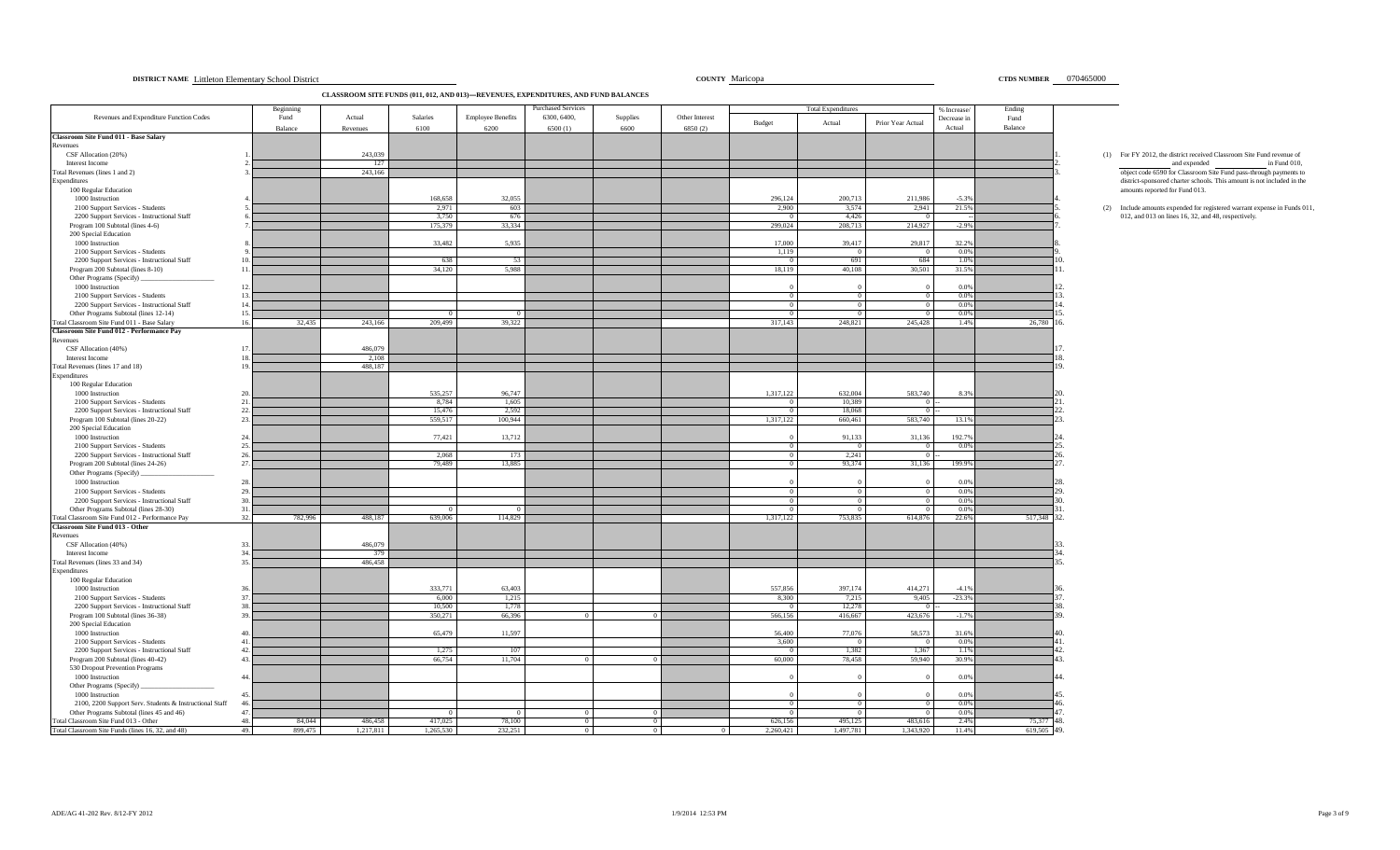**COUNTY Maricopa COUNTY Maricopa COUNTY Maricopa COUNTY Maricopa COUNTY Maricopa CTDS NUMBER** 

**COUNTY** Maricopa **070465000 CTDS NUMBER** 070465000

**UNRESTRICTED CAPITAL OUTLAY (610) FUND—EXPENDITURES**

|                                                    |         | Library Books,            |          |               |            |                     |           | Totals  |                   | Yo.          |
|----------------------------------------------------|---------|---------------------------|----------|---------------|------------|---------------------|-----------|---------|-------------------|--------------|
|                                                    |         | Textbooks, &              |          | Redemption of |            | All Other           |           |         |                   | Increase/    |
| Expenditures                                       | Rentals | <b>Instructional Aids</b> | Property | Principal     | Interest   | <b>Object Codes</b> | Budget    | Actual  | Prior Year Actual | Decrease     |
|                                                    | 6440    | 6641-6643                 | 6700     | 6830          | 6840, 6850 | (excluding 6900)    |           |         |                   | in Actual    |
| <b>Unrestricted Capital Outlay Override (1)</b>    |         |                           |          |               |            |                     |           |         |                   | $0.0\%$ 1.   |
| <b>Unrestricted Capital Outlay Fund 610</b>        |         |                           |          |               |            |                     |           |         |                   |              |
| 1000 Instruction                                   |         | 396,773                   | 145,722  |               |            |                     | 1,164,549 | 542,495 | 258,235           | 110.1% 2.    |
| 2000 Support Services                              |         |                           |          |               |            |                     |           |         |                   |              |
| 2100, 2200 Students and Instructional Staff        |         |                           | 8,911    |               |            |                     | 5,000     | 8,911   | 91,172            | $-90.2\%$ 3  |
| 2300, 2400, 2500, 2900 Administration              |         |                           | 147,788  |               |            |                     | 60,000    | 147,788 | 17,279            | 755.3% 4     |
| 2600 Operation & Maintenance of Plant              |         |                           | 4,060    |               |            |                     | 30,000    | 4,060   | 44,206            | $-90.8\%$ 5  |
| 2700 Student Transportation                        |         |                           |          |               |            |                     | 10,000    |         | 1,373             | $-100.0\%$ 6 |
| 3000 Operation of Noninstructional Services        |         |                           | 2,491    |               |            |                     | 99,000    | 2,491   | 659               | 278.0% 7     |
| 4000 Facilities Acquisition and Construction       |         |                           | 8,910    |               |            |                     |           | 8,910   | 3,325             | 168.0% 8     |
| 5000 Debt Service                                  |         |                           |          | 132,528       | 51,861     |                     | 210,000   | 184,389 | 180,091           | 2.4% 9.      |
| Total Unrestricted Capital Outlay Fund (lines 2-9) |         | 396,773                   | 317,882  | 132,528       | 51,861     |                     | 1,578,549 | 899,044 | 596,340           | 50.8% 10.    |

(1) Amounts in the Unrestricted Capital Outlay Override, line 1 above, must also be included in the Unrestricted Capital Outlay Fund (610) individual line items.

## **OTHER FUNDS—REQUIRED CAPITAL EXPENDITURE DETAIL [(A.R.S. §15-904.(B)]**

| <b>Selected Expenditures by Object Code</b>             |     |               | <b>SOFT CAPITAL ALLOCATION</b><br><b>Fund 625</b> |               | <b>BOND BUILDING</b><br><b>Fund 630</b> | <b>BUILDING RENEWAL</b> | <b>Fund 690</b> |               | <b>NEW SCHOOL FACILITIES</b><br><b>Fund 695</b> |           |
|---------------------------------------------------------|-----|---------------|---------------------------------------------------|---------------|-----------------------------------------|-------------------------|-----------------|---------------|-------------------------------------------------|-----------|
|                                                         |     | <b>BUDGET</b> | <b>ACTUAL</b>                                     | <b>BUDGET</b> | <b>ACTUAL</b>                           | <b>BUDGET</b>           | <b>ACTUAL</b>   | <b>BUDGET</b> | <b>ACTUAL</b>                                   |           |
| 6150 Classified Salaries                                |     |               |                                                   |               |                                         |                         |                 |               |                                                 |           |
| 6200 Employee Benefits                                  |     |               |                                                   |               |                                         |                         |                 |               |                                                 |           |
| 6450 Construction Services                              |     |               |                                                   |               | 2,396,835                               |                         |                 |               |                                                 |           |
| 6710 Land and Improvements                              |     |               |                                                   |               | 1,084,240                               |                         |                 |               |                                                 |           |
| 6720 Buildings and Improvements                         |     |               |                                                   |               |                                         |                         |                 |               |                                                 |           |
| 6731 Furniture and Equipment                            |     |               | 3,589                                             |               |                                         |                         |                 |               |                                                 |           |
| 6734 Vehicles                                           |     |               |                                                   |               |                                         |                         |                 |               |                                                 |           |
| 6737 Technology                                         |     |               |                                                   |               |                                         |                         |                 |               |                                                 |           |
| 6830 Redemption of Principal                            |     |               |                                                   |               |                                         |                         |                 |               |                                                 |           |
| 6840, 6850 Interest                                     |     |               |                                                   |               |                                         |                         |                 |               |                                                 | 110.      |
| Total amounts reported on lines 1 through 10 above for: |     |               |                                                   |               |                                         |                         |                 |               |                                                 |           |
| Renovation                                              |     |               |                                                   |               | 2,396,835                               |                         |                 |               |                                                 |           |
| New Construction                                        | IZ. |               |                                                   |               | 1,084,240                               |                         |                 |               |                                                 | 1/2       |
| Other                                                   |     |               | 3,589                                             |               |                                         |                         |                 |               |                                                 | 13.       |
| Total (lines $11-13$ )                                  | 14  |               | 3,589                                             |               | 3,481,075                               |                         |                 |               |                                                 | $0 \; 14$ |

### **Funds 625, 630, and 695**

1. New construction cost per square foot \$



| <b>CAPITAL ASSETS AS OF</b>       |              |                |
|-----------------------------------|--------------|----------------|
| <b>JUNE 30, 2012</b>              |              |                |
| Land and Improvements             | \$7,827,241  |                |
| <b>Buildings and Improvements</b> | \$77,473,603 | $\overline{2}$ |
| Furniture, Equipment, Vehicles,   |              |                |
| and Technology                    | \$5,822,389  |                |
| <b>Construction in Progress</b>   |              | 4.             |
| Total                             | \$91,123,233 |                |
|                                   |              |                |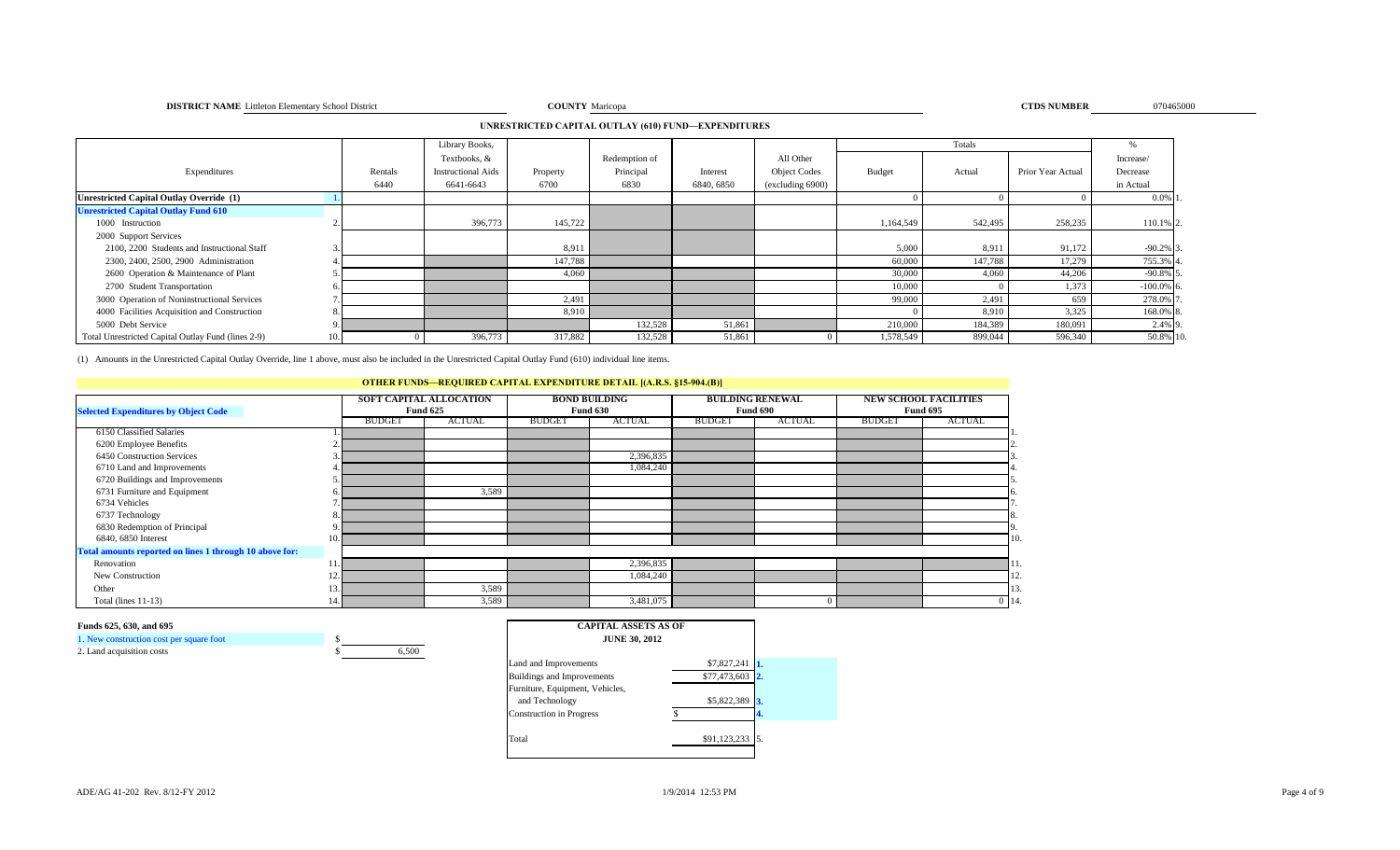# **FEDERAL AND STATE PROJECTS**

|                                                              |                     |                | <b>FUND TRANSFERS</b> |                |                     |                    |
|--------------------------------------------------------------|---------------------|----------------|-----------------------|----------------|---------------------|--------------------|
|                                                              | <b>BEGINNING</b>    |                | (OUT)                 |                |                     | <b>ENDING FUND</b> |
|                                                              | <b>FUND BALANCE</b> | <b>REVENUE</b> | 6910 & 6930 (1)       |                | <b>EXPENDITURES</b> | <b>BALANCE</b>     |
| <b>FEDERAL PROJECTS</b>                                      | <b>ACTUAL</b>       | <b>ACTUAL</b>  | <b>ACTUAL</b>         | <b>BUDGET</b>  | <b>ACTUAL</b>       | <b>ACTUAL</b>      |
| 100-130 ESEA Title I - Helping Disadvantaged Children        | (71, 933)           | 414,006        | (8,791)               | 389,568        | 342,389             | (9,107)            |
| 140-150 ESEA Title II - Prof. Development and Technology     | (17,209)            | 94.335         | (1,683)               | 86,209         | 75.430              | 13 <sup>1</sup>    |
| 160 ESEA Title IV - 21st Century Schools                     | (31,679)            | 69,807         | (1,240)               | 60,000         | 55,723              | $(18, 835)$ 3      |
| 170-180 ESEA Title V - Promote Informed Parent Choice        |                     |                |                       | $\Omega$       |                     |                    |
| 190 ESEA Title III - Limited English & Immigrant Students    | (8,111)             | 123,516        | (2,829)               | 149,501        | 139,976             | $(27,400)$ 5       |
| 200 ESEA Title VII - Indian Education                        |                     |                |                       | $\Omega$       |                     | 0.6                |
| 210 ESEA Title VI - Flexibility and Accountability           |                     |                |                       | $\mathbf{0}$   |                     | 0.17               |
| 220 IDEA Part B                                              | 2,963               | 691,049        | (18, 302)             | 801,524        | 706,216             | $(30,506)$ 8       |
| 230 Johnson-O'Malley                                         |                     |                |                       | $\Omega$       |                     | 0 <sup>19</sup>    |
| 240 Workforce Investment Act                                 | 10.                 |                |                       | $\mathbf{0}$   |                     | $0$   10           |
| 250 AEA-Adult Education                                      | 11.                 |                |                       | $\mathbf{0}$   |                     | $0 \; 11$          |
| 260-270 Vocational Education - Basic Grants                  | 12.                 |                |                       | $\theta$       |                     | $0 \mid 12$        |
| 280 ESEA Title X - Homeless Education                        | 13.                 | 21.950         | (550)                 | $\Omega$       | 20,740              | 660 13             |
| 290 Medicaid Reimbursement                                   | 1,560,352<br>14.    | 177,854        |                       | 376,050        | 175,317             | 1,562,889          |
| 374 E-Rate                                                   | 15.<br>34,070       | 218,644        |                       | 104.500        | 92,060              | 160,654 15         |
| 3_ Impact Aid                                                | 16.                 |                |                       | $\Omega$       |                     | $0 \; 16$          |
| 300-399 Other Federal Projects (exclude E-Rate & Impact Aid) | 17.<br>(386, 264)   | 877,007        |                       | 490,743        | 490,743             | 0117               |
| <b>Total Federal Project Funds (lines 1-17)</b>              | 18.<br>1,082,189    | 2,688,168      | (33,395)              | 2,458,095      | 2,098,594           | 1,638,368 18.      |
|                                                              |                     |                |                       |                |                     |                    |
| <b>STATE PROJECTS</b>                                        |                     |                |                       |                |                     |                    |
| 400 Vocational Education                                     | 19.                 |                |                       | $\overline{0}$ |                     | $0 \vert 19.$      |
| 410 Early Childhood Block Grant                              | 20.                 |                |                       | $\theta$       |                     | $\overline{0}$ 20. |
| 420 Ext. School Yr. - Pupils with Disabilities               | 21                  |                |                       | $\theta$       |                     | $\overline{0}$ 21  |
| 425 Adult Basic Education                                    | 22.                 |                |                       | $\mathbf{0}$   |                     | $\overline{0}$ 22  |
| 430 Chemical Abuse Prevention Programs                       | 23.                 |                |                       | $\mathbf{0}$   |                     | 0 23               |
| 435 Academic Contests                                        | 24.                 |                |                       | $\theta$       |                     | $0\overline{24}$   |
| 450 Gifted Education                                         | 25.                 |                |                       | $\mathbf{0}$   |                     | 0 25               |
| 455 Family Literacy Pilot Program                            | 26.                 |                |                       | $\theta$       |                     | $0\,126$           |
| 460 Environmental Special Plate                              | 27.                 |                |                       | $\mathbf{0}$   |                     | 0 27               |
| 465-499 Other State Projects                                 | 28.                 |                |                       | $\mathbf{0}$   |                     | $\overline{0}$ 28. |
| <b>Total State Project Funds (lines 19-28)</b>               | 29.<br>$\Omega$     | $\overline{0}$ |                       | $\overline{0}$ | $\overline{0}$      | $0^{\circ}$ 29.    |
|                                                              |                     |                |                       |                |                     |                    |
| Total Federal and State Projects (lines 18 and 29)           | 1,082,189<br>30.1   | 2,688,168      | (33,395)              | 2,458,095      | 2,098,594           | 1,638,368 30.      |

(1) In accordance with the USFR Chart of Accounts, the Impact Aid Fund may transfer monies (object code 6930) to the M&O and Teacherage Funds; all other Federal Projects Funds may only make transfers-out to the Indirect Co code 6910) based on an approved indirect cost rate.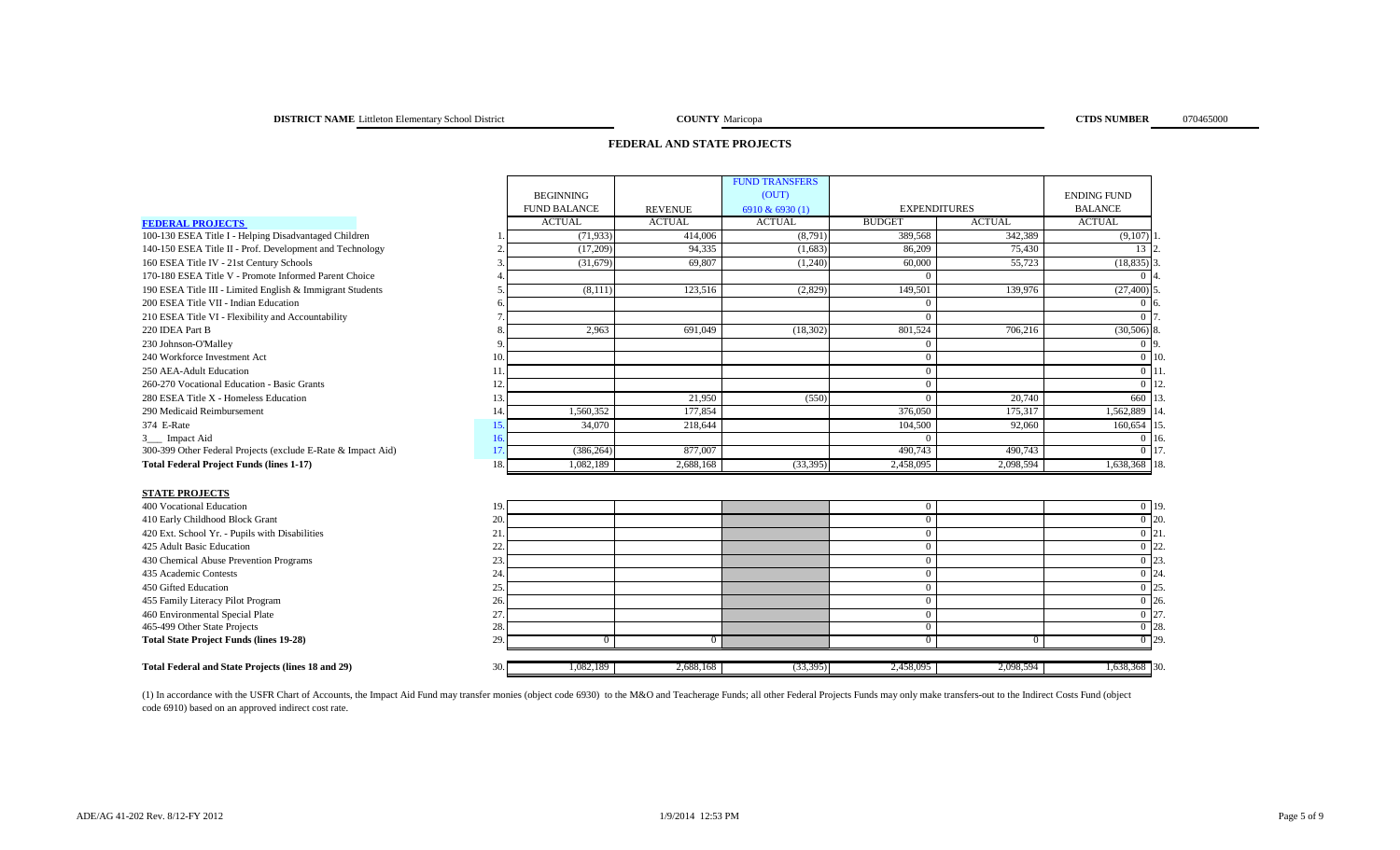|                                                |                       |                     |                | <b>FUND TRANSFERS</b> |                                |               |                    |                                           |               |
|------------------------------------------------|-----------------------|---------------------|----------------|-----------------------|--------------------------------|---------------|--------------------|-------------------------------------------|---------------|
|                                                |                       | <b>BEGINNING</b>    |                | IN (OUT)              |                                |               | <b>ENDING FUND</b> |                                           |               |
|                                                |                       | <b>FUND BALANCE</b> | <b>REVENUE</b> | 5200 (6930)           | <b>EXPENDITURES</b>            |               | <b>BALANCE</b>     |                                           |               |
| <b>OTHER FUNDS</b>                             |                       | <b>ACTUAL</b>       | <b>ACTUAL</b>  | <b>ACTUAL</b>         | <b>BUDGET</b>                  | <b>ACTUAL</b> | <b>ACTUAL</b>      |                                           |               |
| 020 Instructional Improvement                  |                       | 280,567             | 265,971        |                       | 211,910                        | 221,102       | 325,436            | <b>Instructional Improvement Fund 020</b> | <b>BUDGET</b> |
| 050 County, City, and Town Grants              |                       |                     | 6,000          |                       | 6,000                          | 6,000         |                    | Expenditures                              |               |
| 071 Structured English Immersion (1)           |                       | 1,689               | 42,851         |                       | 44,540                         | 42,955        | 1,585              | <b>Teacher Compensation Increases</b>     |               |
| 072 Compensatory Instruction (1)               |                       | 586                 | $\Omega$       |                       | 585                            |               | 586                | <b>Class Size Reduction</b>               | $\Omega$      |
| 500 School Plant (Lease over 1 year)           |                       | 95,060              | 15,024         |                       | 6,000                          | 6,210         | 103,874            |                                           | $\Omega$      |
|                                                |                       |                     |                |                       |                                |               |                    | <b>Dropout Prevention Programs</b>        |               |
| 505 School Plant (Lease 1 year or less)        |                       | 2,414               | 14             |                       | $\mathbf{0}$<br>$\overline{0}$ |               | 2,428              | <b>Instructional Improvement Programs</b> | 211,910       |
| 506 School Plant (Sale)                        |                       | 28,418              | 14,253         |                       |                                |               | 42,671             | Total Expenditures (lines 1-4)            | 211,910       |
| 515 Civic Center                               |                       | 204,214             | 136,385        |                       | 70,000                         | 76,053        | 264,546            |                                           |               |
| 520 Community School                           |                       | 16,005              | 137,893        |                       | 40,000                         | 10,515        | 143,383            |                                           |               |
| 525 Auxiliary Operations                       |                       | 80,060              | 105,159        |                       | 65,000                         | 74,394        | 110,825            |                                           |               |
| 526 Extracurricular Activities Fees Tax Credit | $\mathbf{1}$          | 49,178              | 31,843         |                       | 35,000                         | 13,483        | 67,538             |                                           |               |
| 530 Gifts and Donations                        | 12                    | 57,393              | 57,640         |                       | 50,000                         | 41,210        | 73,823             |                                           |               |
| 535 Career & Tech. Ed. & Voc. Ed. Projects     | $\overline{1}$        |                     |                |                       | $\mathbf{0}$                   |               | 0 13               |                                           |               |
| 540 Fingerprint                                | 14                    | 560                 | 928            |                       | 5,000                          | 1,130         | 358                |                                           |               |
| 545 School Opening                             | 1 <sup>4</sup>        | 2,909               | 17             |                       | $\Omega$                       |               | 2,926              |                                           |               |
| 550 Insurance Proceeds                         | 1 <sup>1</sup>        | 6,362               | 1,037          |                       | 40,000                         |               | 7,399              |                                           |               |
| 555 Textbooks                                  | $\mathbf{1}^{\prime}$ | 21,340              | 2,377          |                       | 15,000                         |               | 23,717             |                                           |               |
| 565 Litigation Recovery                        | $\mathbf{1}$          | 41,491              | 9,280          |                       | 30,000                         |               | 50,771             |                                           |               |
| 570 Indirect Costs                             | 1 <sup>6</sup>        | 1,174,682           | 5,129          | 267,617               | 755,422                        | 452,916       | 994,512            |                                           |               |
| 575 Unemployment Insurance                     | 20                    | 1,357               | 185,740        |                       | 200,000                        | 46,410        | 140,687            |                                           |               |
| 580 Teacherage                                 | 2 <sup>1</sup>        |                     |                |                       | $\Omega$                       |               | $\Omega$           |                                           |               |
| 585 Insurance Refund                           | 22                    | 14,799              | 85             |                       | 10,000                         |               | 14,884             |                                           |               |
| 590 Grants and Gifts to Teachers               | 23                    |                     |                |                       | $\overline{0}$                 |               | $\bf{0}$           |                                           |               |
| 595 Advertisement                              | 24                    | 878                 | 5              |                       | $\overline{0}$                 |               | 883                |                                           |               |
| 596 Joint Technical Education                  | 25                    |                     |                |                       | $\Omega$                       |               | $\bf{0}$           |                                           |               |
| 620 Adjacent Ways                              | 26                    | 2,053,391           | 2,914          | $\overline{0}$        | 1,500,000                      | 981,124       | 1,075,181          |                                           |               |
| 625 Soft Capital Allocation                    | 27                    | 1,576,656           | 683,520        | $\Omega$              | 233,106                        | 41,758        | 2,218,418 27       |                                           |               |
| 630 Bond Building                              | 28                    |                     |                |                       | 4,910,000                      | 3,559,304     | $(3,559,304)$ 28   |                                           |               |
| 639 Impact Aid Revenue Bond Building           | 29                    |                     |                |                       | $\Omega$                       |               |                    |                                           |               |
| 640 School Plant-Special Construction          | 30                    |                     |                |                       | $\overline{0}$                 |               |                    |                                           |               |
| 650 Gifts and Donations-Capital                | 3 <sup>2</sup>        | 199,131             | 43,000         |                       | 75,000                         |               | 242,131            | 31                                        |               |
| 660 Condemnation                               | 32                    |                     |                |                       | $\Omega$                       |               | $\Omega$           |                                           |               |
| 665 Energy and Water Savings                   | 33                    |                     |                |                       | $\overline{0}$                 |               | $\overline{0}$     |                                           |               |
| 686 Emergency Deficiencies Correction          | 34                    |                     |                |                       | $\overline{0}$                 |               | 0 34               |                                           |               |
| 690 Building Renewal                           | 35                    |                     |                |                       | $\overline{0}$                 |               | $\overline{0}$     | 35                                        |               |
| 691 Building Renewal Grant                     | 36                    |                     |                |                       | $\overline{0}$                 |               | $\bf{0}$           |                                           |               |
| 695 New School Facilities                      | 3 <sup>2</sup>        | 892                 | 6              |                       | $\overline{0}$                 |               | 898                |                                           |               |
| 700 Debt Service                               | 38                    | 2,932,608           | 3,505,689      | $\Omega$              | 2,945,000                      | 2,944,577     | 3,493,720          |                                           |               |
| 720 Impact Aid Revenue Bond Debt Service       | 39                    |                     |                |                       | $\overline{0}$                 |               | 0 39               |                                           |               |
| 750 Permanent                                  | 40                    |                     |                |                       | $\overline{0}$                 |               | $\overline{0}$     | 40                                        |               |
| 850 Student Activities                         | $\overline{4}$        | 32,648              | 34,300         |                       |                                | 38,328        | 28,620 41          |                                           |               |
| Other_                                         | $\Lambda'$            |                     |                |                       | $\mathbf{0}$                   |               | $0\vert 42$        |                                           |               |
| <b>INTERNAL SERVICE FUNDS 950-989</b>          |                       |                     |                |                       |                                |               |                    |                                           |               |
| 9_Self-Insurance                               |                       |                     |                |                       | $\overline{0}$                 |               | $\overline{0}$     |                                           |               |
| 955 Intergovernmental Agreements               |                       |                     |                |                       | $\overline{0}$                 |               | $\overline{0}$     |                                           |               |
| 9 OPEB                                         |                       |                     |                |                       | $\overline{0}$                 |               | $\overline{0}$     |                                           |               |
| 9                                              |                       |                     |                |                       | $\overline{0}$                 |               | 0 <sup>14</sup>    |                                           |               |
|                                                |                       |                     |                |                       |                                |               |                    |                                           |               |

| <b>Instructional Improvement Fund 020</b> | <b>BUDGET</b> | <b>ACTUAL</b> |  |
|-------------------------------------------|---------------|---------------|--|
| Expenditures                              |               |               |  |
| <b>Teacher Compensation Increases</b>     |               |               |  |
| <b>Class Size Reduction</b>               |               |               |  |
| <b>Dropout Prevention Programs</b>        |               |               |  |
| <b>Instructional Improvement Programs</b> | 211,910       | 221,102       |  |
| Total Expenditures (lines 1-4)            | 211.910       | 221,102       |  |

(1) Actual Revenues and Actual Expenditures should agree with Supplement, page 3, Fund 071—line 13 and Fund 072—line 26.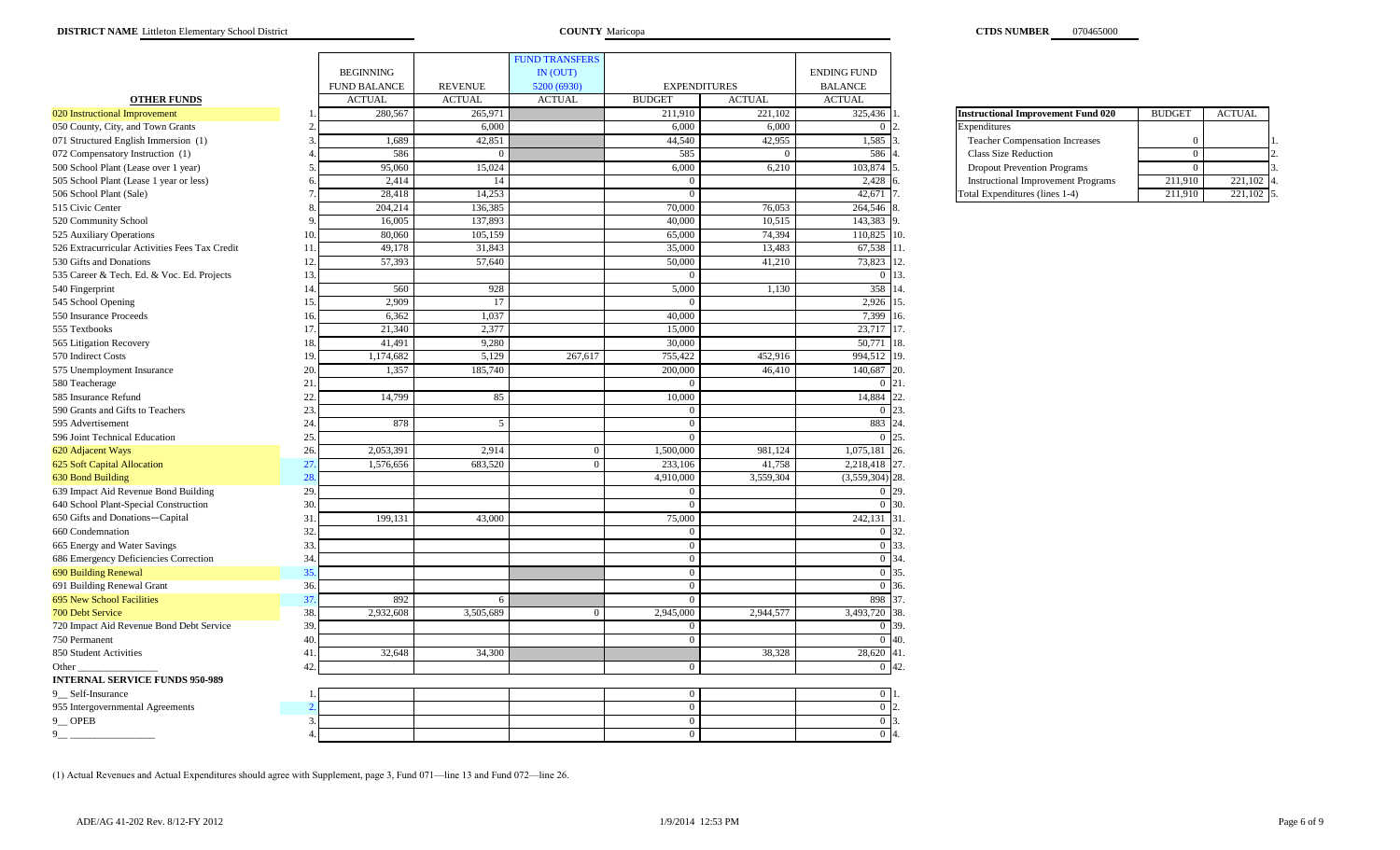| A. 1. Bonds Outstanding, June 30, 2012                                                                       | \$15,365,000            | F. American Recovery and Reinvestment Act (ARRA) Grants and Education Jobs Fund                              |                  | <b>ARRA</b>           |                     |              |
|--------------------------------------------------------------------------------------------------------------|-------------------------|--------------------------------------------------------------------------------------------------------------|------------------|-----------------------|---------------------|--------------|
| 2. FY 2012 Assessed Valuations and Tax Rates<br>252,166,237<br><b>Tax Rate</b><br>a. Primary<br>-S           | 1.3260                  | <b>Expenditure Detail</b><br>1. Current expenditures for K-12 instruction (Function 1000, Objects 6100-6600, |                  | <b>Education Jobs</b> | <b>ARRA</b> Grants  |              |
| 254,814,338<br>Tax Rate<br>b. Secondary                                                                      | 2.4656                  | 6810, 6890)                                                                                                  |                  |                       |                     |              |
| 3. Number of Schools                                                                                         | -6                      | 2. Total current expenditures for K-12 (Functions 1000, 2000, 3100, 3200, Objects                            |                  |                       |                     |              |
| 4. Actual Days in Session                                                                                    | 180                     | 6100-6600, 6810, 6890)                                                                                       |                  | \$490,743             |                     |              |
| 5. Area of School District (Square Miles)                                                                    | 30                      | 3. Current expenditures for community services, adult education, and other programs                          |                  |                       |                     |              |
| (Report this WHETHER OR NOT district changed boundaries in FY 2012)                                          |                         | outside of PSD-12 (Programs 700, 800, 900)                                                                   |                  |                       |                     |              |
|                                                                                                              |                         | 4. Property expenditures (Functions 1000-3200, Object 6700)                                                  |                  |                       |                     |              |
| B. County Approved Liabilities incurred in excess of                                                         | Unrestricted            | 5. School construction expenditures (Function 4000, Objects 6100-6900)                                       |                  |                       |                     |              |
| district budget $(A.R.S. §15-907)$                                                                           | Capital Outlay<br>M & O |                                                                                                              |                  |                       |                     |              |
| 1. Destruction or damage                                                                                     |                         |                                                                                                              |                  |                       |                     |              |
| 2. Excessive/unexpected legal expenses                                                                       |                         |                                                                                                              |                  |                       |                     |              |
| 3. Mitigation or removal of health or safety hazard                                                          |                         | G. Funds 525 and 526 Expenditure Detail                                                                      | Programs 100-600 |                       | Programs 700-900    |              |
|                                                                                                              |                         |                                                                                                              | Object           | All Other             | All                 | <b>Total</b> |
| C. Current Expenditures by Category                                                                          |                         |                                                                                                              | 6731-37          | <b>Object Codes</b>   | <b>Object Codes</b> |              |
| 1. Classroom Instruction excl. Supplies (Function 1000, except line 2 amount)                                | \$17,381,619            | <b>Fund 525 Auxiliary Operations</b>                                                                         |                  | (excluding 6900)      | (excluding 6900)    |              |
| 2. Classroom Supplies (Function 1000, Object Code 6600)                                                      | \$773,393               | 1000 Instruction                                                                                             | 434              | 26,867                |                     | 27,301       |
| 3. Administration (Functions 2300, 2400, 2500, & 2900)                                                       | \$4,004,627             | 2000 Support Services                                                                                        |                  |                       |                     |              |
| 4. Support Services-Students (Function 2100)                                                                 | \$2,979,136             | 2100 Students                                                                                                |                  | 40,811                |                     | 40,811       |
| 5. All Other Support Services & Operations (Functions 2200, 2600, 2700,                                      |                         | 2200 Instructional Staff                                                                                     |                  |                       |                     | $\Omega$     |
| $3100, \& 3400$                                                                                              | \$8,606,305             | 2300-2500, 2900 Administration                                                                               |                  |                       |                     |              |
| 6. Total Current Expenditures                                                                                | \$33,745,080            | 2600 Operation and Maintenance of Plant                                                                      |                  |                       |                     |              |
|                                                                                                              |                         | 2700 Student Transportation                                                                                  |                  | 6,282                 |                     | 6,282        |
| D. Does the district wish to have indirect cost rates calculated for use in federally                        |                         | 3000 Operation of Noninstructional Services                                                                  |                  |                       |                     |              |
| funded programs?                                                                                             | Yes                     | 3100 Food Service Operations                                                                                 |                  |                       |                     | $\Omega$     |
|                                                                                                              |                         | 3200-3300 Enterprise/Comm. Services                                                                          |                  |                       |                     |              |
| If YES, the following information must be completed to qualify for approved Indirect Cost Rates for FY 2014. |                         | 3400 Bookstore Operations                                                                                    |                  |                       |                     |              |
|                                                                                                              |                         | 4000 Facilities Acquisition & Construction                                                                   |                  |                       |                     | $\Omega$     |
| MAINTENANCE AND OPERATION FUND (Do not include costs related to transportation for the following             |                         | 5000 Debt Service                                                                                            |                  |                       |                     | $\Omega$     |
| items.) Refer to USFR Chart of Accounts §III for descriptions of the following function and object codes:    |                         | Total (lines 1-11)                                                                                           | 434              | 73,960                | $\Omega$            | 74,394       |
| Total Central Services Expenditures (Function 2500)<br>a.                                                    | \$1,505,275             | <b>Fund 526 Extracurricular Activities Fees</b>                                                              |                  |                       |                     |              |
| Total Operation and Maintenance of Plant Expenditures (Function 2600)                                        | \$2,790,665             | 1000 Instruction                                                                                             |                  | 8,890                 |                     | 8,890        |
| Total Communications Expenditures (Object Code 6530)                                                         | \$205,576               | 2000 Support Services                                                                                        |                  |                       |                     |              |
| Total Tuition Expenditures (Object Code 6560)                                                                | \$0                     | 2100 Students                                                                                                |                  | 418                   |                     | 418          |
|                                                                                                              |                         | 2200 Instructional Staff                                                                                     |                  |                       |                     | $\Omega$     |
| <b>CAPITAL EXPENDITURES</b>                                                                                  |                         | 2300-2500, 2900 Administration                                                                               |                  |                       |                     | $\Omega$     |
| Federal and State Projects (Funds 100-499)<br>a.                                                             | \$132,300               | 2600 Operation and Maintenance of Plant                                                                      |                  |                       |                     | $\Omega$     |
| b. Food Service (Fund 510)                                                                                   | \$107,319               | 2700 Student Transportation                                                                                  |                  | 4,175                 |                     | 4,175        |
|                                                                                                              |                         | 3000 Operation of Noninstructional Services                                                                  |                  |                       |                     |              |

| Total unused sick and vacation leave included in severance pay (All funds)       | \$139,527 | 3200-3300 Enterprise/Comm. Services |  |        |             | <b>120</b> |
|----------------------------------------------------------------------------------|-----------|-------------------------------------|--|--------|-------------|------------|
|                                                                                  |           | 3400 Bookstore Operations           |  |        |             |            |
| Total salaries and benefits expenditures related to an agreement with Department |           | Fotal (lines 13-21)                 |  | 13,483 | $3,483$ 22. |            |
| of Labor to settle a decision based on the Fair Labor Standards Act              |           |                                     |  |        |             |            |

# 1. Current expenditures for K-12 instruction (Function 1000, Objects 6100-6600, Expenditure Detail

- 2. Total current expenditures for K-12 (Functions 1000, 2000, 3100, 3200, Objects
- 3. Current expenditures for community services, adult education, and other programs **outside of PSD-12 (Programs 700, 800, 900)**
- 4. Property expenditures (Functions 1000-3200, Object 6700) 4.
- 

| ANNA                  |                    |   |
|-----------------------|--------------------|---|
| <b>Education Jobs</b> | <b>ARRA</b> Grants |   |
|                       |                    |   |
|                       |                    |   |
|                       |                    |   |
| \$490,743             |                    | 2 |
|                       |                    |   |
|                       |                    | 3 |
|                       |                    | 4 |
|                       |                    | 5 |

### G. Funds 525 and 526 Expenditure Detail

# Fund 526 Extracurricular Activities Fees<br>1000 Instruction 2000 Support Services<br>2100 Students 2200 Instructional Staff<br>2300-2500, 2900 Administration 2600 Operation and Maintenance of Plant<br> 2700 Student Transportation

# 3000 Operation of Noninstructional Services \$139,527 3200-3300 Enterprise/Comm. Services 3400 Bookstore Operations<br>Total (lines 13-21)

|     | Programs 100-600  |                                  | <b>Programs 700-900</b>    |                                |
|-----|-------------------|----------------------------------|----------------------------|--------------------------------|
|     | Object<br>6731-37 | All Other<br><b>Object Codes</b> | All<br><b>Object Codes</b> | <b>Total</b>                   |
|     |                   | (excluding 6900)                 | (excluding 6900)           |                                |
| 1.  | 434               | 26,867                           |                            | 27,301                         |
| 2.  |                   | 40,811                           |                            | 40,811                         |
|     |                   |                                  |                            | $\mathbf{0}$                   |
| 4.  |                   |                                  |                            | $\mathbf{0}$<br>$\theta$       |
|     |                   | 6,282                            |                            | 6,282                          |
| 7.  |                   |                                  |                            | $\mathbf{0}$                   |
|     |                   |                                  |                            | $\mathbf{0}$                   |
|     |                   |                                  |                            | $\mathbf{0}$<br>$\overline{0}$ |
| 11. |                   |                                  |                            | $\mathbf{0}$                   |
| 12. | 434               | 73,960                           | $\Omega$                   | 74,394                         |

| Total Operation and Maintenance of Plant Expenditures (Function 2600)            | \$2,790,665 | 1000 Instruction                            |  | 8,890  | 8.890 13.  |       |
|----------------------------------------------------------------------------------|-------------|---------------------------------------------|--|--------|------------|-------|
| Total Communications Expenditures (Object Code 6530)                             | \$205,576   | 2000 Support Services                       |  |        |            |       |
| Total Tuition Expenditures (Object Code 6560)                                    |             | 2100 Students                               |  | 418    | 418 14.    |       |
|                                                                                  |             | 2200 Instructional Staff                    |  |        | -9 H.S.    |       |
| CAPITAL EXPENDITURES                                                             |             | 2300-2500, 2900 Administration              |  |        |            |       |
| Federal and State Projects (Funds 100-499)                                       | \$132,300   | 2600 Operation and Maintenance of Plant     |  |        |            |       |
| Food Service (Fund 510)                                                          | \$107,319   | 2700 Student Transportation                 |  | 4.175  | 4.175 18.  |       |
|                                                                                  |             | 3000 Operation of Noninstructional Services |  |        |            |       |
| <b>OTHER</b>                                                                     |             | 3100 Food Service Operations                |  |        |            | 0 19. |
| Total unused sick and vacation leave included in severance pay (All funds)       | \$139,527   | 3200-3300 Enterprise/Comm. Services         |  |        |            |       |
|                                                                                  |             | 3400 Bookstore Operations                   |  |        |            |       |
| Total salaries and benefits expenditures related to an agreement with Department |             | Total (lines $13-21$ )                      |  | 13.483 | 13,483 22. |       |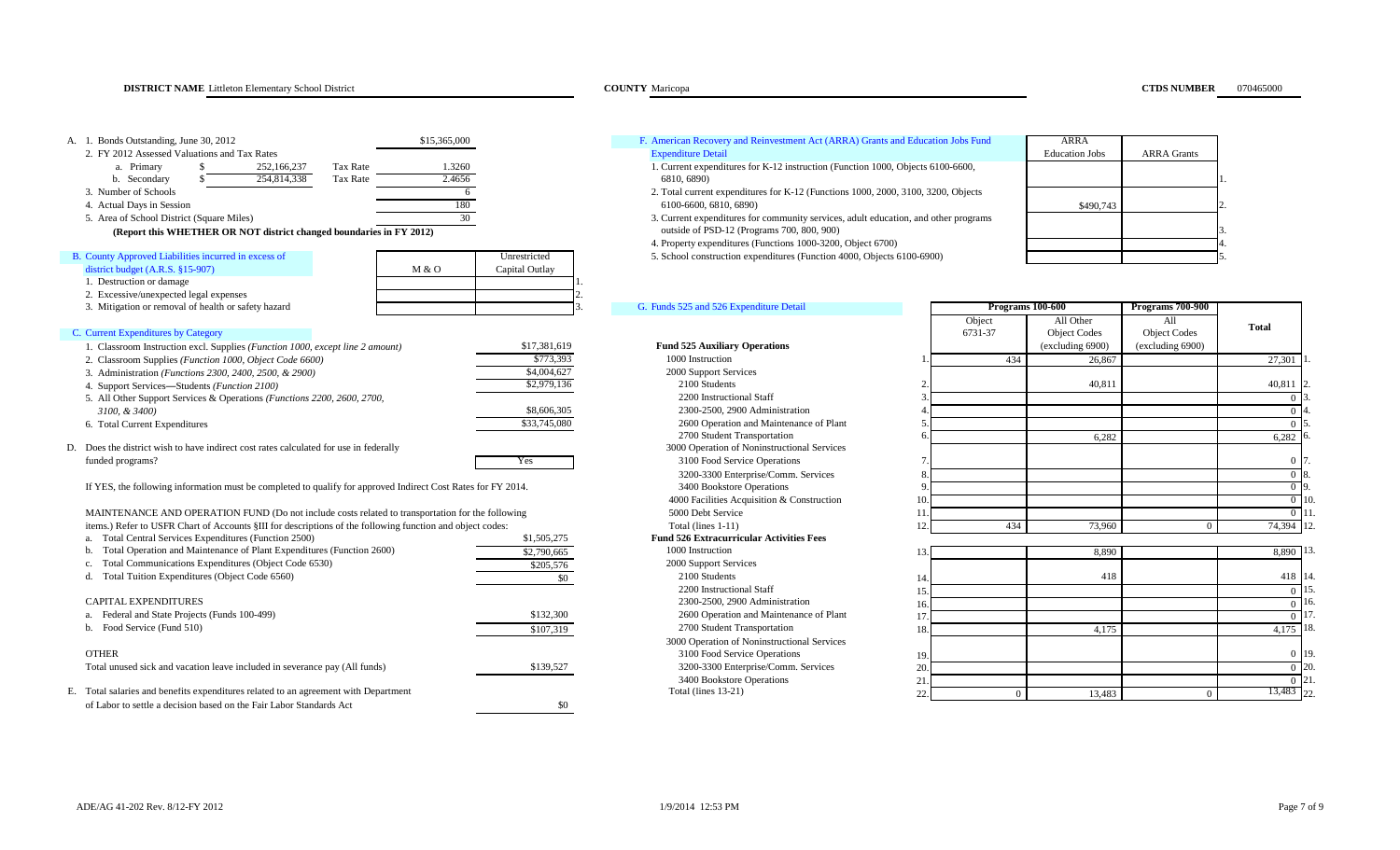### **A. ENROLLMENT OF GIFTED PUPILS BY GRADE (A.R.S. §15-779.02)**

| Areas of Identification [A.R.S. $§15-203(A)(15)]$ |              |  |  |  | GRADE |  |    |  |          |
|---------------------------------------------------|--------------|--|--|--|-------|--|----|--|----------|
|                                                   | $\mathbf{r}$ |  |  |  |       |  | 10 |  | TOTAL    |
| 1. Quantitative Reasoning                         |              |  |  |  |       |  |    |  | 50 1     |
| 2. Verbal Reasoning                               |              |  |  |  |       |  |    |  | 11 12.   |
| 3. Nonverbal Reasoning                            |              |  |  |  |       |  |    |  | 63 I.    |
| 4. Total Duplicated Enrollment (lines 1-3)        |              |  |  |  |       |  |    |  | $124$ 4. |

### **B. ENROLLMENT OF GIFTED PUPILS BY ETHNICITY**

|                                              | Total Number  | D. MAINTENANCE AND OPERATION FUND EXI        |
|----------------------------------------------|---------------|----------------------------------------------|
|                                              | Gifted Pupils | Actual Expenditures for all Gifted Programs: |
| 1. White, not Hispanic                       | 24            | 275,011<br>K-8                               |
| 2. Black, not Hispanic                       |               | $9-12$                                       |
| 3. Hispanic                                  | 49            | 275,011<br>Total                             |
| 4. American Indian/Alaskan Native            |               |                                              |
| 5. Asian or Pacific Islander                 |               | <b>E. EXPENDITURES FOR AUDIT SERVICES</b>    |
| 6. Total Unduplicated Enrollment (lines 1-5) | 104           |                                              |

### **C. M&O AND SCA FUND SPECIAL EDUCATION PROGRAMS BY TYPE**

|                                                       | PROGRAM       | PROGRAM       |            |                                                                                                  |                   |         |                             |           |
|-------------------------------------------------------|---------------|---------------|------------|--------------------------------------------------------------------------------------------------|-------------------|---------|-----------------------------|-----------|
|                                                       | 200           | 200           |            |                                                                                                  |                   |         |                             |           |
|                                                       | <b>BUDGET</b> | <b>ACTUAL</b> |            | <b>F. MAINTENANCE AND OPERATION FUND EXPENDITURES FOR CAREER LADDER PROGRAM</b>                  |                   |         |                             |           |
| 1. Autism                                             | 687,460       | 605,633       |            | Actual Expenditures made in FY 2012                                                              |                   |         |                             |           |
| 2. Emotional Disability                               | 45,136        | 48,212        |            |                                                                                                  |                   |         |                             |           |
| 3. Hearing Impairment                                 | 12,230        | 15,435        |            | <b>G. MAINTENANCE AND OPERATION FUND EXPENDITURES FOR OPTIONAL PERFORMANCE INCENTIVE PROGRAM</b> |                   |         |                             |           |
| 4. Other Health Impairments                           |               |               |            | Actual Expenditures made in FY 2012                                                              |                   |         |                             |           |
| 5. Specific Learning Disability                       | 2,512,368     | 2,465,006     |            |                                                                                                  |                   |         |                             |           |
| 6. Mild, Moderate, or Severe Intellectual Disability* | 655,631       | 633,565       | 16.        | <b>H. MAINTENANCE AND OPERATION FUND EXPENDITURES FOR PERFORMANCE PAY</b>                        |                   |         |                             |           |
| 7. Multiple Disabilities                              | 214,502       | 221,269       |            | Actual Expenditures made in FY 2012                                                              |                   |         |                             |           |
| 8. Multiple Disabilities with Severe Sensory Impair.  | 97.225        | 118,983       |            |                                                                                                  |                   |         |                             |           |
| 9. Orthopedic Impairment                              | 78.692        | 74,002        |            |                                                                                                  |                   |         |                             |           |
| 10. Developmental Delay                               | 334,219       | 324,424       | <b>10.</b> | <b>I. TUITION</b>                                                                                |                   |         | <b>Tuition Expenditures</b> |           |
| 11. Preschool Severe Delay                            |               |               |            |                                                                                                  |                   |         |                             |           |
| 12. Speech/Language Impairment                        | 38,500        | 33,026        | 112.       | <b>Type 03 Districts Only</b>                                                                    | <b>Operations</b> | Capital | Debt                        | Total     |
| 13. Traumatic Brain Injury                            |               |               |            | 1. Tuition to Other Arizona Districts                                                            |                   |         |                             |           |
| 14. Visual Impairment                                 |               | 2.800         | 114.       | for high school students only (objects $6561 & 6565$ )                                           |                   |         |                             |           |
| 15. Subtotal (lines 1-14)                             | 4,675,963     | 4.542.355 15. |            | 2. Tuition to Other Arizona District                                                             |                   |         |                             |           |
| 16. Gifted Education                                  | 240,835       | 275.011       | 16.        | for all other students (objects 6561)                                                            |                   |         |                             |           |
| 17. Remedial Education                                |               |               |            | 3. Tuition to Out-of-State Districts                                                             |                   |         |                             |           |
| 18. ELL Incremental Costs                             | 47,090        | 45.899        | 18.        | for high school students only (objects $6562 \& 6565$ )                                          |                   |         |                             | ΩĿ        |
| 19. ELL Compensatory Instruction                      |               |               | 19.        | 4. Tuition to Out-of-State Districts                                                             |                   |         |                             |           |
| 20. Vocational and Technological Education            |               |               |            | for all other students (objects 6562)                                                            |                   |         |                             |           |
| 21. Career Education                                  |               |               |            | <b>Non-Type 03 Districts</b>                                                                     |                   |         |                             |           |
| 22. Total (lines 15-21)                               | 4.963.888     | 4,863,265     | 22.        | 5. Tuition to Other Arizona Districts (object 6561)                                              | 215,733           |         |                             | 215,733 5 |
|                                                       |               |               |            |                                                                                                  |                   |         |                             |           |

\* Formerly reported as Mental Retardation **All Districts**

| <b>Total Number</b> | D. MAINTENANCE AND OPERATION FUND EXPENDITURES FOR GIFTED PUPILS (ELEMENTARY, SECONDARY, AND TOTAL) |
|---------------------|-----------------------------------------------------------------------------------------------------|
|---------------------|-----------------------------------------------------------------------------------------------------|

| Gifted Pupils |           | Actual Expenditures for all Gifted Programs: |  |  |  |
|---------------|-----------|----------------------------------------------|--|--|--|
| 24            | $K-8$ $S$ | 275.011                                      |  |  |  |
|               | $9-12S$   |                                              |  |  |  |
| 49            | Total     | 275.011                                      |  |  |  |

### **E. EXPENDITURES FOR AUDIT SERVICES**

| 6. Total Unduplicated Enrollment (lines 1-5)           |                                                      | <b>BUDGE</b> | ACTUAL     |  |
|--------------------------------------------------------|------------------------------------------------------|--------------|------------|--|
|                                                        | 6350  <br>. Nonfederal Audit Expenditures - M&O Fund | 54.000       | 43,572 1.  |  |
| C. M&O AND SCA FUND SPECIAL EDUCATION PROGRAMS BY TYPE | 6330<br>2. Federal Audit Expenditures - All Funds    |              | $2,293$ 2. |  |

# 1. Actual Expenditures made in FY 2012

### **H. MAINTENANCE AND OPERATION FUND EXPENDITURES FOR PERFORMANCE PAY**

## Non-Type 03 Districts

5. Tuition to Other Arizona Districts (object 6561) 6. Tuition to Out-of-State Districts (object 6562)

7. Tuition to Private Schools (object 6563)

8. Tuition to Ed Services\Coops\IGAs (object 6564)

9. Tuition Other (object 6569)

10. Total (lines 1-9)

| <b>Tuition Expenditures</b> |         |      |         |  |  |  |  |  |  |  |
|-----------------------------|---------|------|---------|--|--|--|--|--|--|--|
| Operations                  | Capital | Debt | Total   |  |  |  |  |  |  |  |
|                             |         |      | 0<br>ı. |  |  |  |  |  |  |  |
|                             |         |      | 0<br>2. |  |  |  |  |  |  |  |
|                             |         |      | 3.<br>0 |  |  |  |  |  |  |  |
|                             |         |      | 4.      |  |  |  |  |  |  |  |

| 215.722<br>۵1 ت |  | 2157226 |
|-----------------|--|---------|
|                 |  |         |

|     | 142,681 7. |    | 142,681 |
|-----|------------|----|---------|
| ΟВ. |            |    |         |
| 19. |            |    |         |
|     | 358,414 10 | J۰ | 358,414 |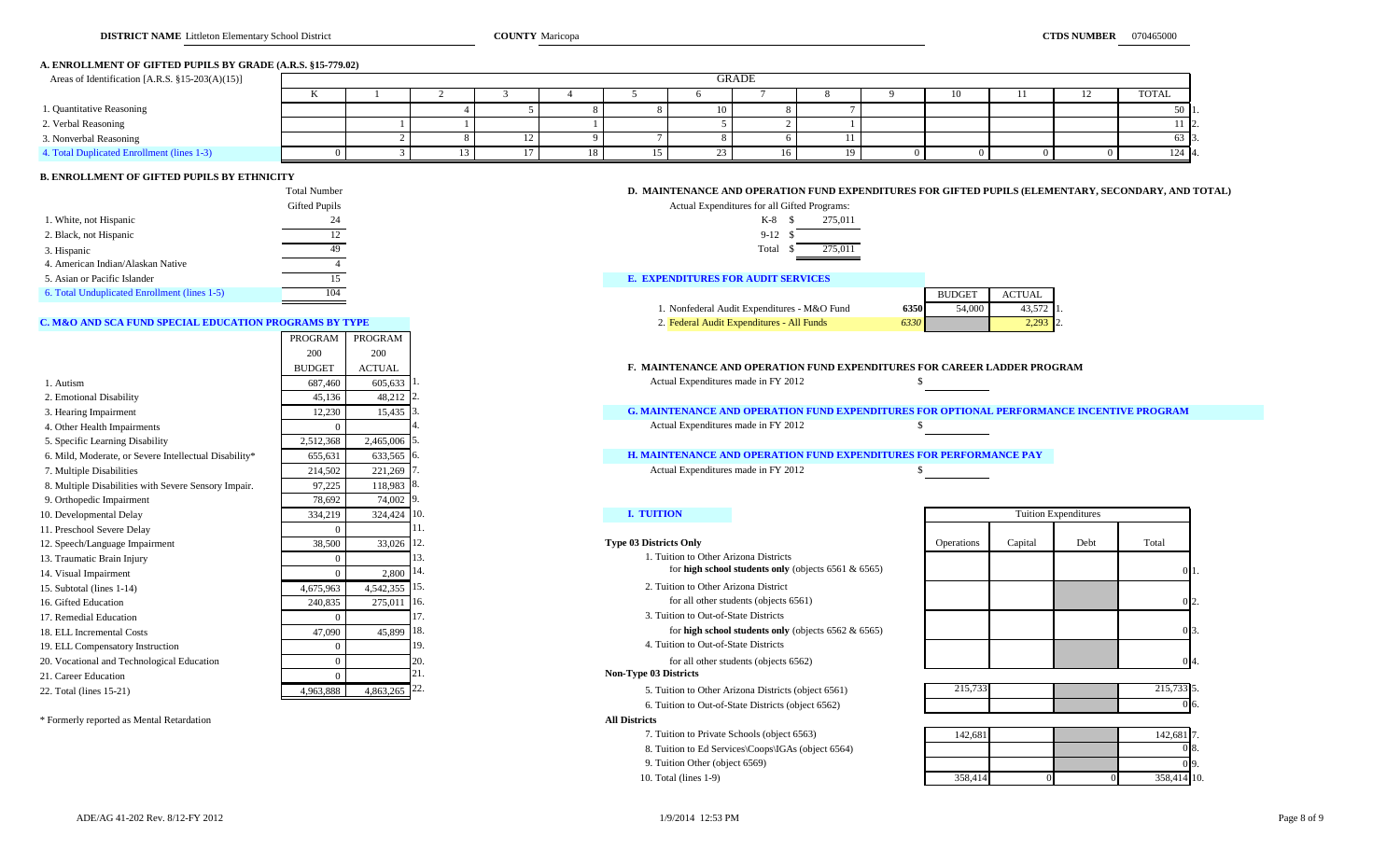# Instructions

### **ADDITIONAL INFORMATION FOR NATIONAL PUBLIC EDUCATION FINANCIAL SURVEY REPORTING**

|                                              |                 |           |                 |             |                 |           | <b>Programs 100-600</b> |                |               |            |               | <b>Programs 700-900</b> |                |
|----------------------------------------------|-----------------|-----------|-----------------|-------------|-----------------|-----------|-------------------------|----------------|---------------|------------|---------------|-------------------------|----------------|
|                                              |                 |           |                 | Purchased   |                 |           |                         | Judgments      |               |            |               |                         |                |
|                                              |                 |           | Employee        | Services    |                 |           |                         | Against a      | Redemption of |            |               | All                     |                |
| <b>Funds 020-799</b>                         | <b>Salaries</b> |           | <b>Benefits</b> | 6300, 6400, | <b>Supplies</b> | Property  | Dues and Fees           | District       | Principal     | Interest   | Miscellaneous | <b>Object Codes</b>     | <b>Total</b>   |
|                                              | 6100            |           | 6200            | and 6500    | 6600            | 6700      | 6810                    | 6820           | 6830          | 6840, 6850 | 6890          | (excluding 6900)        |                |
| 1000 Instruction                             |                 | 333,713   | 94,407          | 447,169     | 594,965         | 203,137   | 5,815                   |                |               | 6.161      | 16,152        |                         | 1,701,519 1    |
| 2000 Support Services                        |                 |           |                 |             |                 |           |                         |                |               |            |               |                         |                |
| 2100 Students                                |                 | 137,150   | 35,355          | 32,091      | 65,646          | 58,177    | 5,811                   |                |               |            |               |                         | 334,230 2      |
| 2200 Instructional Staff                     |                 | 391,815   | 86,621          | 32,800      | 13,052          | 5,604     |                         |                |               |            |               |                         | 529,892        |
| 2300 General Administration                  |                 |           |                 |             | 1,239           |           |                         |                |               |            |               |                         | $1,239$ 4      |
| 2400 School Administration                   |                 | 399,442   | 91,301          | 809         | 218             |           |                         |                |               |            |               |                         | 491,770 :      |
| 2500, 2900 Central Services, Other           |                 | 180,142   | 119,668         | 98,953      | 17,275          | 207,934   |                         |                |               |            |               |                         | $623,972$ 6    |
| 2600 Operation and Maintenance of Plant      |                 | 38,119    | 7,286           | 3,750       | 21,876          | 6,755     |                         |                |               |            |               |                         | 77,786         |
| 2700 Student Transportation                  |                 | 50,637    | 13,413          | 11,973      | 1,704           |           |                         |                |               |            |               |                         | 77,727 8       |
| 3000 Operation of Noninstructional Services  |                 |           |                 |             |                 |           |                         |                |               |            |               |                         |                |
| 3100 Food Service Operations                 |                 | 113,340   | 41,097          | 1,113,802   | 1,508,643       | 109,809   | 14,466                  |                |               |            |               |                         | 2,901,157 9    |
| 3200 Enterprise Operations                   | 10.             |           |                 |             |                 |           |                         |                |               |            |               |                         | 0 10.          |
| 3300 Community Services Operations           | 11.             |           |                 |             |                 |           |                         |                |               |            |               |                         | 011            |
| 3400 Bookstore Operations                    | 12.             |           |                 |             |                 |           |                         |                |               |            |               |                         | $0$ 12.        |
| 4000 Facilities Acquisition and Construction | 13.             |           |                 | 3,465,098   |                 | 1,084,240 |                         |                |               |            |               |                         | 4,549,338 13   |
| 5000 Debt Service                            | 14.             |           |                 |             |                 |           |                         |                | 2,167,528     | 959,288    |               |                         | 3,126,816 14.  |
| Total (lines 1-14)                           | 15.             | 1,644,358 | 489,148         | 5,206,445   | 2,224,618       | 1,675,656 | 26,092                  | $\overline{0}$ | 2,167,528     | 965,449    | 16,152        |                         | 14,415,446 15. |

|                                                                |                           | Certified                                                |                          |                                                          | <b>Property</b> | All Other        |              |
|----------------------------------------------------------------|---------------------------|----------------------------------------------------------|--------------------------|----------------------------------------------------------|-----------------|------------------|--------------|
|                                                                | <b>Certified Teachers</b> | Substitutes                                              | <b>Contract Teachers</b> | <b>Funds 020-799</b>                                     | 6700            | (excluding 6900) | <b>Total</b> |
|                                                                |                           | $(in Object 6100)$ $(in Object 6100)$ $(in Object 6300)$ |                          | 1. Program 700                                           |                 |                  |              |
| 1. Regular Education (Programs 100, 280, and 520)              | 9.840.482                 | 168,156                                                  |                          | 2. Program 800                                           |                 |                  |              |
| 2. Special Education (Programs 200-230, 250, and 300)          | 1.616.619                 | 360                                                      |                          | 3. Program 900                                           |                 |                  |              |
| 3. Vocational Education (Programs 270 and 540)                 |                           |                                                          |                          | 4. Total (lines 1-3)                                     |                 |                  | 14           |
| 4. Other Programs (Programs 240, 260, 265, 510, 530, and 540)  | $302,120$                 |                                                          |                          |                                                          |                 |                  |              |
| 5. Cocurricular Activities, Athletics, and Other (Program 600) | 64.029                    |                                                          |                          | <b>Property Detail for Function 4000 (Funds 020-799)</b> |                 |                  |              |

| 6. Textbooks (Function 1000, Object 6640) | $397,612$ 6. |                | 3.6730 Equipment     |  |
|-------------------------------------------|--------------|----------------|----------------------|--|
| 7. Number of FTE-Certified Teachers       | 295 7.       |                | 4. Total (lines 1-3) |  |
| 8. Number of FTE-Contract Teachers        |              | $^{\circ}$ 18. | 5.6450 Construction  |  |

## **Teacher Salaries (All Funds, Function 1000) Programs 700-900 Expenditure Detail (Funds 020-799)**

|                         | <b>Property</b> | All Other        |       |
|-------------------------|-----------------|------------------|-------|
| <b>Funds 020-799</b>    | 6700            | (excluding 6900) | Total |
| 1. Program 700          |                 |                  |       |
| 2. Program 800          |                 |                  | 12.   |
| 3. Program 900          |                 |                  | 13.   |
| 4. Total (lines $1-3$ ) |                 |                  | 14.   |

### **Froperty Detail for Function 4000 (Funds 020-799)**

|                                           |            |      |  | 1.6710 Land and Improvements      | $1,084,240$ 1. |
|-------------------------------------------|------------|------|--|-----------------------------------|----------------|
| Other Items (All Funds)                   |            |      |  | 2.6720 Buildings and Improvements |                |
| 6. Textbooks (Function 1000, Object 6640) | 397,612 6. |      |  | 3.6730 Equipment                  |                |
| 7. Number of FTE-Certified Teachers       | 295 17     |      |  | 4. Total (lines $1-3$ )           | 1,084,240 4.   |
| 8. Number of FTE-Contract Teachers        |            | ს აგ |  | 5.6450 Construction               | 3,362,473 5.   |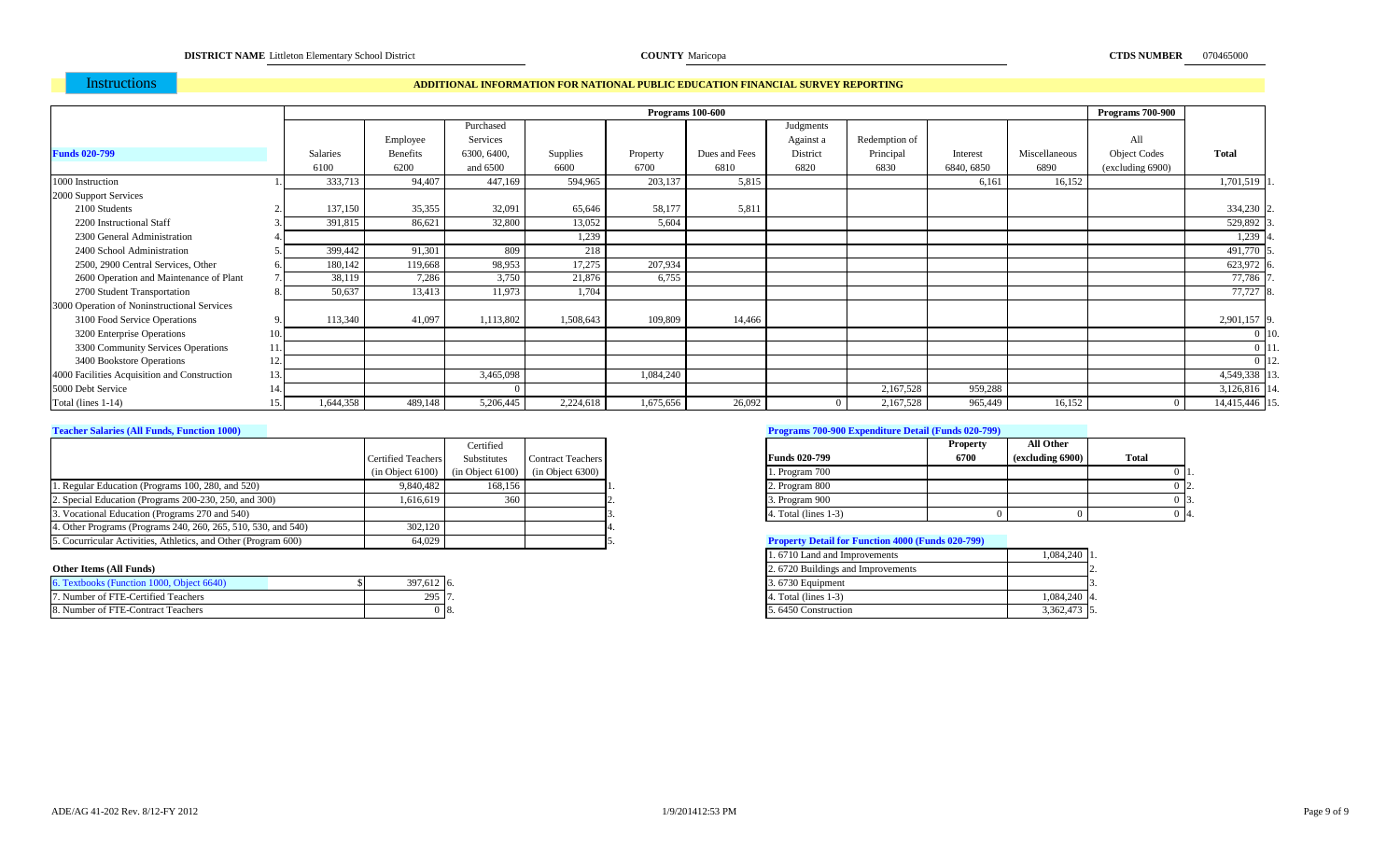|                                                                                              | SUMMARY OF SCHOOL DISTRICT ANNUAL FINANCIAL REPORT |                        |                                  |                               |                  | <b>CTDS NUMBER</b> | 070465000 |
|----------------------------------------------------------------------------------------------|----------------------------------------------------|------------------------|----------------------------------|-------------------------------|------------------|--------------------|-----------|
| I certify that the Annual Financial Report of Littleton Elementary School District, Maricopa |                                                    |                        |                                  | 1. Average Daily Membership   |                  | 2011               | 2012      |
| County, for fiscal year 2012 was approved by the Governing Board on October 9, 2012, and     |                                                    |                        |                                  | $(ADM)$ :                     | Attending        | 4,786.996          | 4,807.315 |
| that the complete Annual Financial Report may be reviewed by contacting Ken Hicks at the     |                                                    |                        |                                  |                               | Resident         | 4,788.831          | 4,823.100 |
| District Office, telephone 623-478-5600, during normal business hours.                       |                                                    |                        |                                  |                               |                  |                    |           |
|                                                                                              |                                                    |                        |                                  |                               | Primary          | Secondary          |           |
|                                                                                              |                                                    |                        |                                  | 2. 2012 Tax Rates:            | 1.3260           | 2.4656             |           |
| ADE/AG 41-202S Rev. 8/12-FY 2012                                                             | President of the Governing Board                   |                        |                                  |                               |                  |                    |           |
|                                                                                              |                                                    |                        | Other Financing                  |                               |                  | Ending             |           |
| Fund/Program                                                                                 | Beginning<br>Fund Balance                          | <b>Actual Revenues</b> | Sources (Uses)                   | Expenditures<br><b>Budget</b> | Actual           | Fund Balance       |           |
| <b>Regular Education</b>                                                                     |                                                    |                        |                                  | 18,712,632                    | 18,343,732       |                    |           |
| Special Education                                                                            |                                                    |                        |                                  | 4,963,888                     | 4,863,265        |                    |           |
| Spec. Ed., ESEA, Title VIII                                                                  |                                                    |                        |                                  | $\Omega$                      | $\mathbf{0}$     |                    |           |
| <b>Pupil Transportation</b>                                                                  |                                                    |                        |                                  | 1,177,302                     | 1,172,491        |                    |           |
| Desegregation                                                                                |                                                    |                        |                                  |                               |                  |                    |           |
| Special K-3 Program Override                                                                 |                                                    |                        |                                  | 1,113,012                     | 1,113,012        |                    |           |
| <b>Dropout Prevention Programs</b>                                                           |                                                    |                        |                                  | $\overline{0}$                | $\overline{0}$   |                    |           |
| Joint Career & Tech. Ed. & Voc. Ed. Center                                                   |                                                    |                        |                                  | $\Omega$                      | $\mathbf{0}$     |                    |           |
| Maintenance and Operation Total                                                              | 89,688                                             | 22,821,782             | $\overline{0}$                   | 25,966,834                    | 25,492,500       | (2,581,030)        |           |
| <b>Classroom Site Funds</b>                                                                  | 899,475                                            | 1,217,811              |                                  | 2,260,421                     | 1,497,781        | 619,505            |           |
| <b>Instructional Improvement</b>                                                             | 280,567                                            | 265,971                |                                  | 211,910                       | 221,102          | 325,436            |           |
| <b>Unrestricted Capital Outlay</b>                                                           | 1,854,699                                          | 424,047                | $\overline{0}$                   | 1,578,549                     | 899,044          | 1,379,702          |           |
| <b>Soft Capital Allocation</b>                                                               | 1,576,656                                          | 683,520                | $\overline{0}$                   | 233,106                       | 41,758           | 2,218,418          |           |
| <b>Adjacent Ways</b>                                                                         | 2,053,391                                          | 2,914                  | $\overline{0}$                   | 1,500,000                     | 981,124          | 1,075,181          |           |
| <b>Bond Building</b>                                                                         | $\overline{0}$                                     | $\overline{0}$         | $\overline{0}$                   | 4,910,000                     | 3,559,304        | (3,559,304)        |           |
| <b>Other Capital Funds</b>                                                                   | $\overline{0}$                                     | $\overline{0}$         | $\overline{0}$                   | $\overline{0}$                | $\mathbf{0}$     | $\Omega$           |           |
| <b>Building Renewal</b>                                                                      | $\overline{0}$                                     | $\overline{0}$         |                                  | $\overline{0}$                | $\mathbf{0}$     | $\Omega$           |           |
| New School Facilities                                                                        | 892                                                | 6                      |                                  | $\overline{0}$                | $\overline{0}$   | 898                |           |
| <b>Federal Projects</b>                                                                      | 1,082,189                                          | 2,688,168              | (33,395)                         | 2,458,095                     | 2,098,594        | 1,638,368          |           |
| <b>State Projects</b>                                                                        | $\bf{0}$                                           | $\mathbf{0}$           |                                  |                               | $\theta$         |                    |           |
| County, City, and Town Grants                                                                | $\overline{0}$                                     | 6,000                  | $\overline{0}$                   | 6,000                         | 6,000            |                    |           |
| Structured English Immersion                                                                 | 1,689                                              | 42,851                 |                                  | 44,540                        | 42,955           | 1,585              |           |
| Compensatory Instruction                                                                     | 586                                                | $\mathbf{0}$           |                                  | 585                           | $\Omega$         | 586                |           |
| <b>School Plant Funds</b>                                                                    | 125,892                                            | 29,291                 | $\bf{0}$                         | 6,000                         | 6,210            | 148,973            |           |
| Food Service                                                                                 | 508,857                                            | 3,521,234              | (244, 357)                       | 3,193,858                     | 3,066,595        | 719,139            |           |
| Civic Center                                                                                 | 204,214                                            | 136,385<br>137,893     | $\overline{0}$<br>$\overline{0}$ | 70,000<br>40,000              | 76,053<br>10,515 | 264,546<br>143,383 |           |
| <b>Community School</b>                                                                      | 16,005<br>80,060                                   |                        | $\overline{0}$                   | 65,000                        | 74,394           | 110,825            |           |
| <b>Auxiliary Operations</b><br><b>Extracurricular Activities Fees</b>                        | 49,178                                             | 105,159<br>31,843      | $\overline{0}$                   | 35,000                        | 13,483           | 67,538             |           |
| <b>Gifts and Donations</b>                                                                   | 256,524                                            | 100,640                | $\overline{0}$                   | 125,000                       | 41,210           | 315,954            |           |
| Career & Tech. Ed. & Voc. Ed. Projects                                                       | $\overline{0}$                                     | $\overline{0}$         | $\overline{0}$                   | $\Omega$                      | $\overline{0}$   | $\Omega$           |           |
| Fingerprint                                                                                  | 560                                                | 928                    | $\overline{0}$                   | 5,000                         | 1,130            | 358                |           |
| School Opening                                                                               | 2,909                                              | 17                     | $\overline{0}$                   | $\Omega$                      | $\mathbf{0}$     | 2,926              |           |
| <b>Insurance Proceeds</b>                                                                    | 6,362                                              | 1,037                  | $\overline{0}$                   | 40,000                        | $\overline{0}$   | 7,399              |           |
| Textbooks                                                                                    | 21,340                                             | 2,377                  | $\overline{0}$                   | 15,000                        | $\mathbf{0}$     | 23,717             |           |
| <b>Litigation Recovery</b>                                                                   | 41,491                                             | 9,280                  | $\overline{0}$                   | 30,000                        | $\overline{0}$   | 50,771             |           |
| <b>Indirect Costs</b>                                                                        | 1,174,682                                          | 5,129                  | 267,617                          | 755,422                       | 452,916          | 994,512            |           |
| <b>Unemployment Insurance</b>                                                                | 1,357                                              | 185,740                | $\overline{0}$                   | 200,000                       | 46,410           | 140,687            |           |
| Teacherage                                                                                   | $\overline{0}$                                     | $\overline{0}$         | $\overline{0}$                   | $\Omega$                      | $\mathbf{0}$     | $\overline{0}$     |           |
| <b>Insurance Refund</b>                                                                      | 14.799                                             | 85                     | $\overline{0}$                   | 10.000                        | $\overline{0}$   | 14.884             |           |
| Grants and Gifts to Teachers                                                                 | $\overline{0}$                                     | $\overline{0}$         | $\overline{0}$                   | $\overline{0}$                | $\overline{0}$   | $\overline{0}$     |           |
| Advertisement                                                                                | 878                                                | $\overline{5}$         | $\overline{0}$                   | $\overline{0}$                | $\overline{0}$   | 883                |           |
| Joint Technical Education                                                                    | $\bf{0}$                                           | $\overline{0}$         | $\overline{0}$                   | $\mathbf{0}$                  | $\mathbf{0}$     | $\overline{0}$     |           |
| <b>Impact Aid Revenue Bond Building</b>                                                      | $\overline{0}$                                     | $\overline{0}$         | $\overline{0}$                   | $\overline{0}$                | $\mathbf{0}$     | $\overline{0}$     |           |
| Debt Service                                                                                 | 2,932,608                                          | 3,505,689              | $\overline{0}$                   | 2,945,000                     | 2,944,577        | 3,493,720          |           |
| <b>Emergency Deficiencies Correction</b>                                                     | $\overline{0}$                                     | $\overline{0}$         | $\overline{0}$                   | $\bf{0}$                      | $\mathbf{0}$     | $\bf{0}$           |           |
| <b>Building Renewal Grant</b>                                                                | $\overline{0}$                                     | $\overline{0}$         | $\overline{0}$                   | $\bf{0}$                      | $\mathbf{0}$     | $\mathbf{0}$       |           |
| Impact Aid Rev. Bond Debt Service                                                            | $\overline{0}$                                     | $\overline{0}$         | $\overline{0}$                   | $\mathbf{0}$                  | $\mathbf{0}$     | $\mathbf{0}$       |           |
| Permanent                                                                                    | $\overline{0}$                                     | $\overline{0}$         | $\overline{0}$                   | $\overline{0}$                | $\mathbf{0}$     | $\overline{0}$     |           |
| <b>Student Activities</b>                                                                    | 32,648                                             | 34,300                 |                                  |                               | 38,328           | 28,620             |           |
| Self-Insurance                                                                               | $\mathbf{0}$                                       | $\overline{0}$         | $\overline{0}$                   | $\bf{0}$                      | $\mathbf{0}$     | $\mathbf{0}$       |           |
| <b>Intergovernmental Agreements</b>                                                          | $\overline{0}$                                     | $\overline{0}$         | $\overline{0}$                   | $\overline{0}$                | $\overline{0}$   | $\overline{0}$     |           |
| <b>OPEB</b>                                                                                  | $\overline{0}$                                     | $\overline{0}$         | $\overline{0}$                   | $\overline{0}$                | $\overline{0}$   | $\overline{0}$     |           |
| Other Funds                                                                                  | $\overline{0}$                                     | $\overline{0}$         | $\overline{0}$                   | $\mathbf{0}$                  | $\mathbf{0}$     | $\boldsymbol{0}$   |           |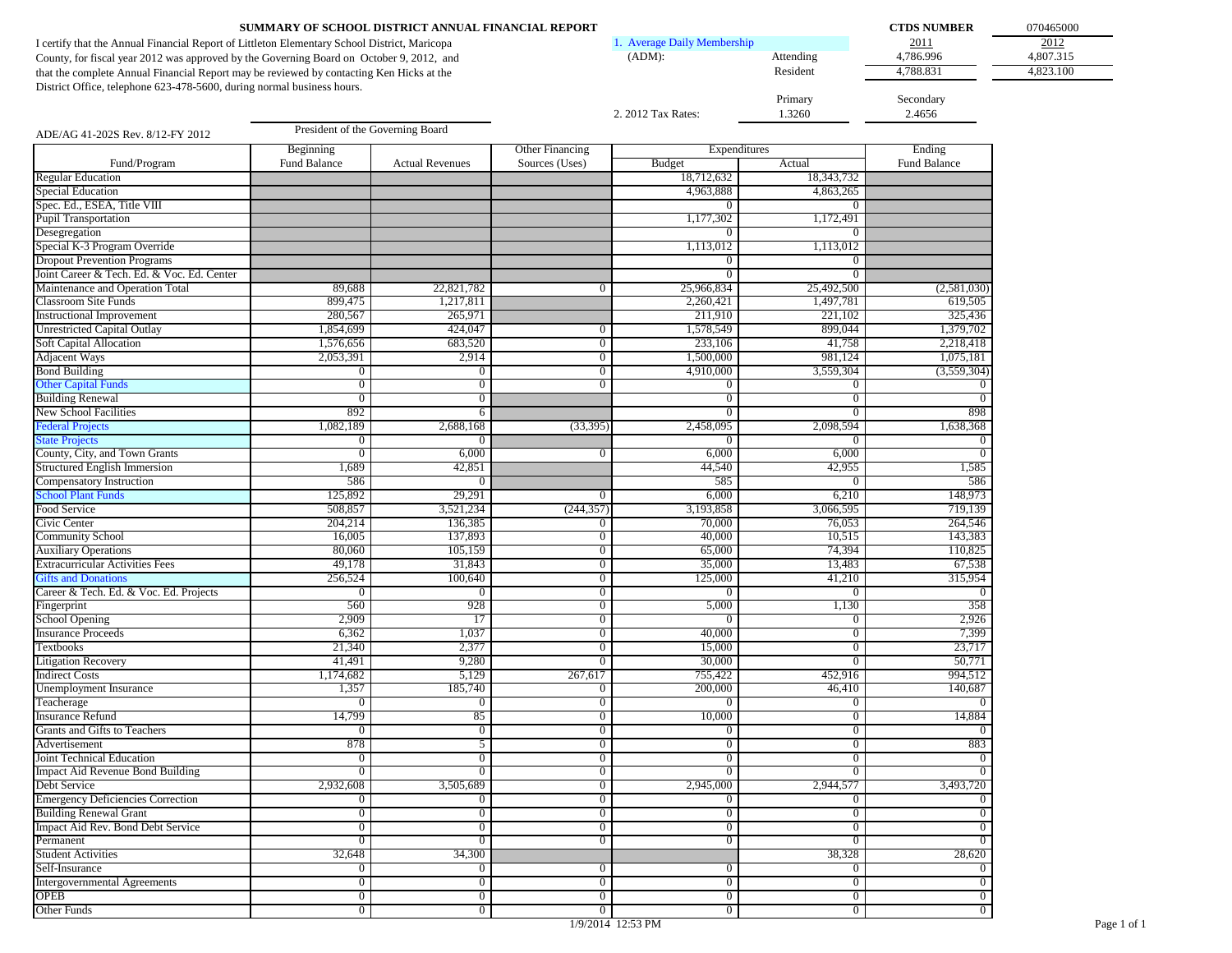# **STATE OF ARIZONA FY 2012**



# **SUPPLEMENT TO SCHOOL DISTRICT ANNUAL FINANCIAL REPORT FOR DISTRICTS THAT INCURRED EXPENDITURES FOR**

# **SPECIAL EDUCATION DISABILITY ESEA, TITLE VIII**

# **SPECIAL K-3 PROGRAM OVERRIDE [A.R.S. §15-903(D) and Laws 2010, Ch. 179, §4]**

# **JOINT CAREER AND TECHNICAL EDUCATION AND VOCATIONAL EDUCATION CENTER (A.R.S. §15-910.01)**

# **ENGLISH LANGUAGE LEARNERS (A.R.S. §§15-756.04 and 15-756.11)**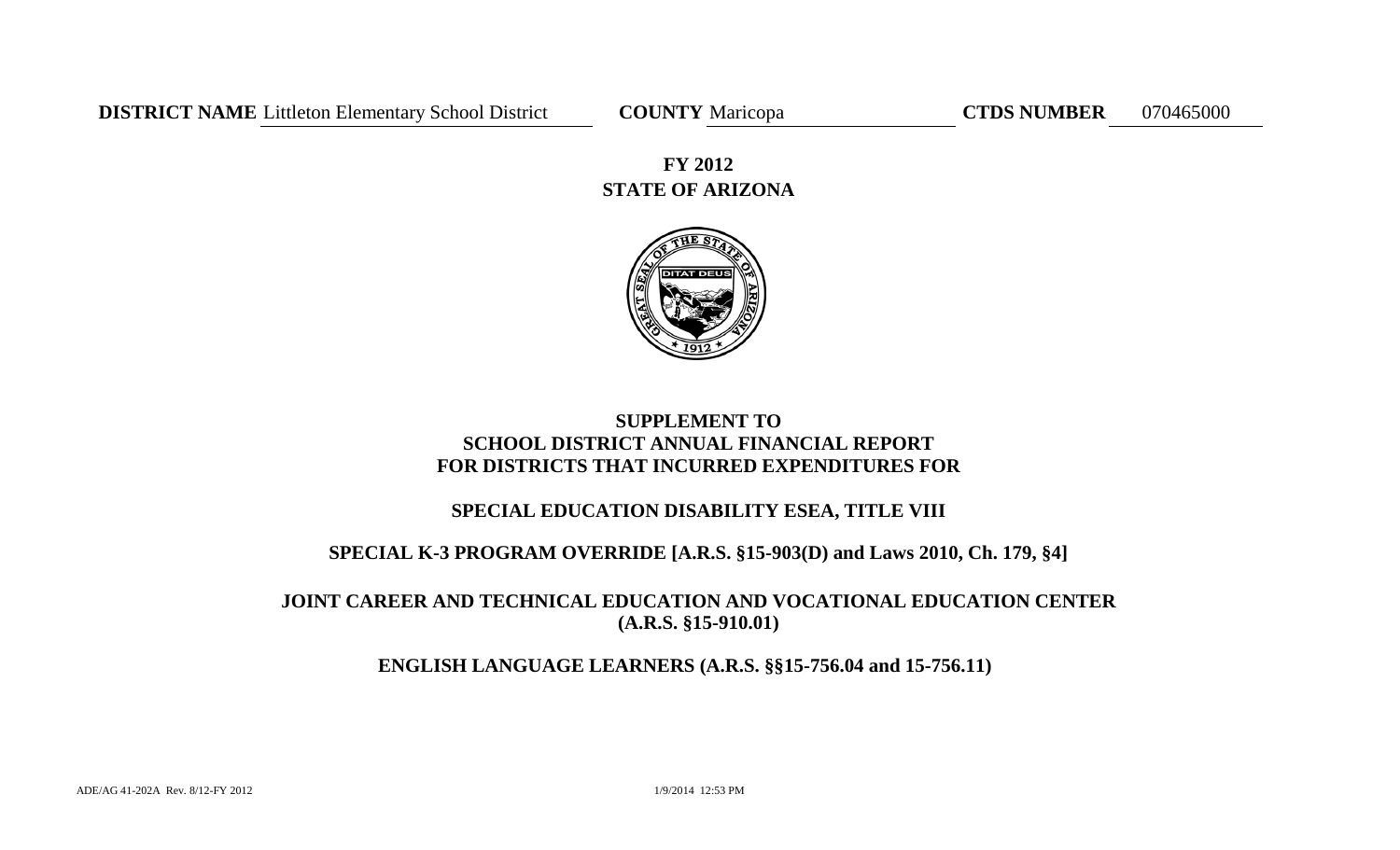## **MAINTENANCE AND OPERATION FUND (001) EXPENDITURES FOR SPECIAL EDUCATION DISABILITY ESEA, TITLE VIII (PROGRAM 300); SPECIAL K-3 PROGRAM OVERRIDE (PROGRAM 520); AND JOINT CAREER AND TECHNICAL EDUCATION AND VOCATIONAL EDUCATION CENTER (PROGRAM 540)**

|                                                               |     |                 |                      |                       |                |                | Totals         |                    |
|---------------------------------------------------------------|-----|-----------------|----------------------|-----------------------|----------------|----------------|----------------|--------------------|
| Expenditures                                                  |     | <b>Salaries</b> | Employee<br>Benefits | Purchased<br>Services | Supplies       | Other          | <b>Budget</b>  | Actual             |
|                                                               |     | 6100            | 6200                 | 6300, 6400, 6500      | 6600           | 6800           |                |                    |
| 300 Special Education Disability ESEA, Title VIII             |     |                 |                      |                       |                |                |                |                    |
| 1000 Instruction                                              |     |                 |                      |                       |                |                | $\Omega$       | $0\vert 1$         |
| 2000 Support Services                                         |     |                 |                      |                       |                |                |                |                    |
| 2100 Students                                                 |     |                 |                      |                       |                |                | $\Omega$       | $0\vert 2$         |
| 2200 Instructional Staff                                      |     |                 |                      |                       |                |                | $\overline{0}$ | $0\vert 3$         |
| 2300 General Administration                                   |     |                 |                      |                       |                |                | $\overline{0}$ | $0\vert 4$         |
| 2400 School Administration                                    |     |                 |                      |                       |                |                | $\overline{0}$ | $0\vert 5$         |
| 2500 Central Services                                         |     |                 |                      |                       |                |                | $\overline{0}$ | $\Omega$           |
| 2600 Operation & Maintenance of Plant                         |     |                 |                      |                       |                |                | $\overline{0}$ | 0 <sub>17</sub>    |
| 2900 Other                                                    |     |                 |                      |                       |                |                | $\overline{0}$ | $0\vert 8$ .       |
| 3000 Operation of Noninstructional Services                   |     |                 |                      |                       |                |                | $\overline{0}$ | $0\vert 9$         |
| Total (lines 1-9) (must agree with the AFR page 2, line 25)   | 10. | $\Omega$        | $\overline{0}$       | $\theta$              | $\Omega$       | $\Omega$       | $\overline{0}$ | $\overline{0}$ 10. |
| 520 Special K-3 Program Override                              |     |                 |                      |                       |                |                |                |                    |
| 1000 Instruction                                              | 11. | 789,442         | 179,587              |                       |                |                | 895,412        | 969,029 11.        |
| 2000 Support Services                                         |     |                 |                      |                       |                |                |                |                    |
| 2100 Students                                                 | 12. | $\Omega$        | $\Omega$             |                       |                |                | $\Omega$       | $0 \vert 12.$      |
| 2200 Instructional Staff                                      | 13. | 116,741         | 27,242               |                       |                |                | 217,600        | 143,983<br>13      |
| 2300 General Administration                                   | 14  |                 |                      |                       |                |                | $\overline{0}$ | 0 14               |
| 2400 School Administration                                    | 15. |                 |                      |                       |                |                | $\overline{0}$ | $0 \; 15$          |
| 2500 Central Services                                         | 16. |                 |                      |                       |                |                | $\overline{0}$ | $0 \vert 16.$      |
| 2600 Operation & Maintenance of Plant                         | 17  |                 |                      |                       |                |                | $\overline{0}$ | $0 \mid 17$        |
| 2900 Other                                                    | 18  |                 |                      |                       |                |                | $\theta$       | $0 \vert 18$ .     |
| 3000 Operation of Noninstructional Services                   | 19. |                 |                      |                       |                |                | $\theta$       | $\overline{0}$ 19. |
| Total (lines 11-19) (must agree with the AFR page 2, line 28) | 20. | 906,183         | 206,829              | $\overline{0}$        | $\Omega$       | $\theta$       | 1,113,012      | $1,113,012$ 20.    |
| 540 Joint Career and Technical Ed. and Vocational Ed. Center  |     |                 |                      |                       |                |                |                |                    |
| 1000 Instruction                                              | 21. |                 |                      |                       |                |                | $\Omega$       | $0 \vert 21$ .     |
| 2000 Support Services                                         |     |                 |                      |                       |                |                |                |                    |
| 2100 Students                                                 | 22  |                 |                      |                       |                |                | $\Omega$       | $0 \vert 22$       |
| 2200 Instructional Staff                                      | 23. |                 |                      |                       |                |                | $\overline{0}$ | $\overline{0}$ 23  |
| 2300 General Administration                                   | 24  |                 |                      |                       |                |                | $\overline{0}$ | $\overline{0}$ 24. |
| 2400 School Administration                                    | 25. |                 |                      |                       |                |                | $\overline{0}$ | $0\vert 25$        |
| 2500 Central Services                                         | 26. |                 |                      |                       |                |                | $\overline{0}$ | $0\,126$           |
| 2600 Operation & Maintenance of Plant                         | 27. |                 |                      |                       |                |                | $\overline{0}$ | $0\vert 27$        |
| 2900 Other                                                    | 28. |                 |                      |                       |                |                | $\overline{0}$ | $\overline{0}$ 28. |
| 3000 Operation of Noninstructional Services                   | 29. |                 |                      |                       |                |                | $\overline{0}$ | $\overline{0}$ 29. |
| Total (lines 21-29) (must agree with the AFR page 2, line 32) | 30. | $\overline{0}$  | $\mathbf{0}$         | $\mathbf{0}$          | $\overline{0}$ | $\overline{0}$ | $\mathbf{0}$   | $\overline{0}$ 30. |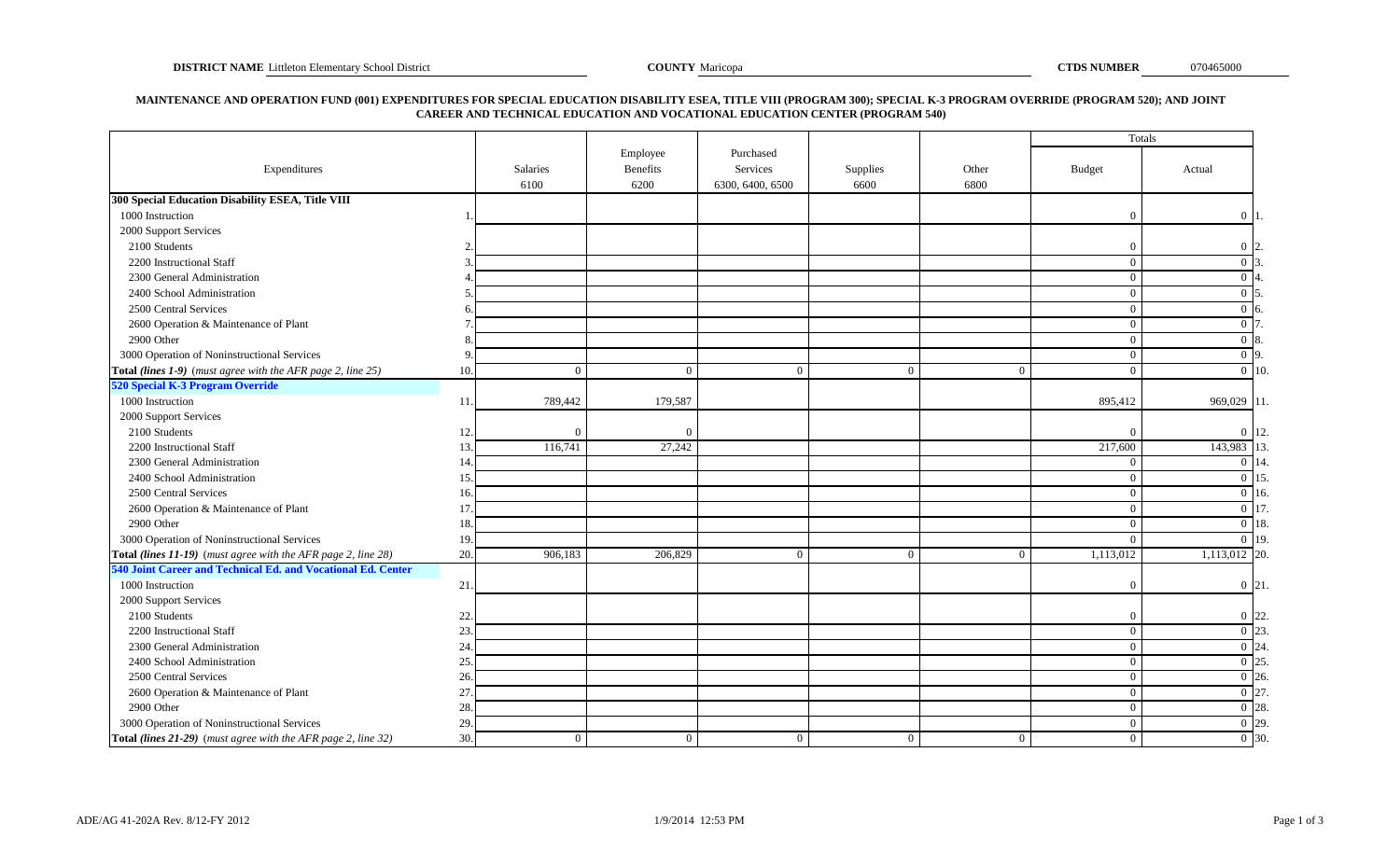## **SPECIAL EDUCATION DISABILITY ESEA, TITLE VIII (PROGRAM 300); SPECIAL K-3 PROGRAM OVERRIDE (PROGRAM 520); AND JOINT CAREER AND TECHNICAL EDUCATION AND VOCATIONAL EDUCATION CENTER (PROGRAM 540) UNRESTRICTED CAPITAL OUTLAY FUND (610) EXPENDITURES FOR**

|                                                          |     |                 |                                                                          |                  |                                    |                        |                                                      |                | <b>Totals</b>     |
|----------------------------------------------------------|-----|-----------------|--------------------------------------------------------------------------|------------------|------------------------------------|------------------------|------------------------------------------------------|----------------|-------------------|
| Expenditures                                             |     | Rentals<br>6440 | Library Books,<br>Textbooks, &<br><b>Instructional Aids</b><br>6641-6643 | Property<br>6700 | Redemption<br>of Principal<br>6830 | Interest<br>6840, 6850 | All Other<br><b>Object Codes</b><br>(excluding 6900) | <b>Budget</b>  | Actual            |
| 300 Special Education Disability ESEA, Title VIII        |     |                 |                                                                          |                  |                                    |                        |                                                      |                |                   |
| 1000 Instruction                                         |     |                 |                                                                          |                  |                                    |                        |                                                      | $\Omega$       | 0 1               |
| 2000 Support Services                                    |     |                 |                                                                          |                  |                                    |                        |                                                      | $\Omega$       | $0\sqrt{2}$       |
| 3000 Operation of Noninstructional Services              |     |                 |                                                                          |                  |                                    |                        |                                                      | $\Omega$       | $\overline{0}$ 3. |
| 4000 Facilities Acquisition and Construction             |     |                 |                                                                          |                  |                                    |                        |                                                      | $\Omega$       |                   |
| 5000 Debt Service                                        |     |                 |                                                                          |                  |                                    |                        |                                                      | $\overline{0}$ | $0\,$ 5.          |
| Subtotal (lines 1-5)                                     |     |                 |                                                                          | $\Omega$         | $\Omega$                           | $\Omega$               | $\Omega$                                             | $\overline{0}$ | $\overline{0}$ 6. |
| 520 Special K-3 Program Override                         |     |                 |                                                                          |                  |                                    |                        |                                                      |                |                   |
| 1000 Instruction                                         |     |                 |                                                                          |                  |                                    |                        |                                                      | $\Omega$       | $0\vert 7$        |
| 2000 Support Services                                    |     |                 |                                                                          |                  |                                    |                        |                                                      | $\Omega$       | $\overline{0}$ 8. |
| 3000 Operation of Noninstructional Services              |     |                 |                                                                          |                  |                                    |                        |                                                      | $\Omega$       | $\overline{0}$ 9. |
| 4000 Facilities Acquisition and Construction             | 10. |                 |                                                                          |                  |                                    |                        |                                                      | $\overline{0}$ | $0$ 10.           |
| 5000 Debt Service                                        |     |                 |                                                                          |                  |                                    |                        |                                                      | $\Omega$       | $0$ 11            |
| Subtotal (lines 7-11)                                    | 12  |                 |                                                                          | $^{(1)}$         |                                    |                        |                                                      | $\Omega$       | $0$ 12.           |
| 540 Joint Career & Technical Ed. & Vocational Ed. Center |     |                 |                                                                          |                  |                                    |                        |                                                      |                |                   |
| 1000 Instruction                                         | 13. |                 |                                                                          |                  |                                    |                        |                                                      | $\Omega$       | 0 13.             |
| 2000 Support Services                                    | 14  |                 |                                                                          |                  |                                    |                        |                                                      | $\Omega$       | $0$ 14            |
| 3000 Operation of Noninstructional Services              | 15  |                 |                                                                          |                  |                                    |                        |                                                      | $\theta$       | $0$ 15            |
| 4000 Facilities Acquisition and Construction             | 16. |                 |                                                                          |                  |                                    |                        |                                                      | $\Omega$       | $0$ 16.           |
| 5000 Debt Service                                        | 17  |                 |                                                                          |                  |                                    |                        |                                                      | $\Omega$       | $0$ 17            |
| Subtotal (lines 13-17)                                   | 18. |                 |                                                                          | $\Omega$         | $\Omega$                           | $\Omega$               | $\Omega$                                             | $\overline{0}$ | $0$ 18.           |
| <b>TOTAL EXPENDITURES</b>                                |     |                 |                                                                          |                  |                                    |                        |                                                      |                |                   |
| (lines 6, 12, and 18)                                    | 19. |                 |                                                                          |                  |                                    |                        | $^{\circ}$                                           | $\Omega$       | $0$ 19.           |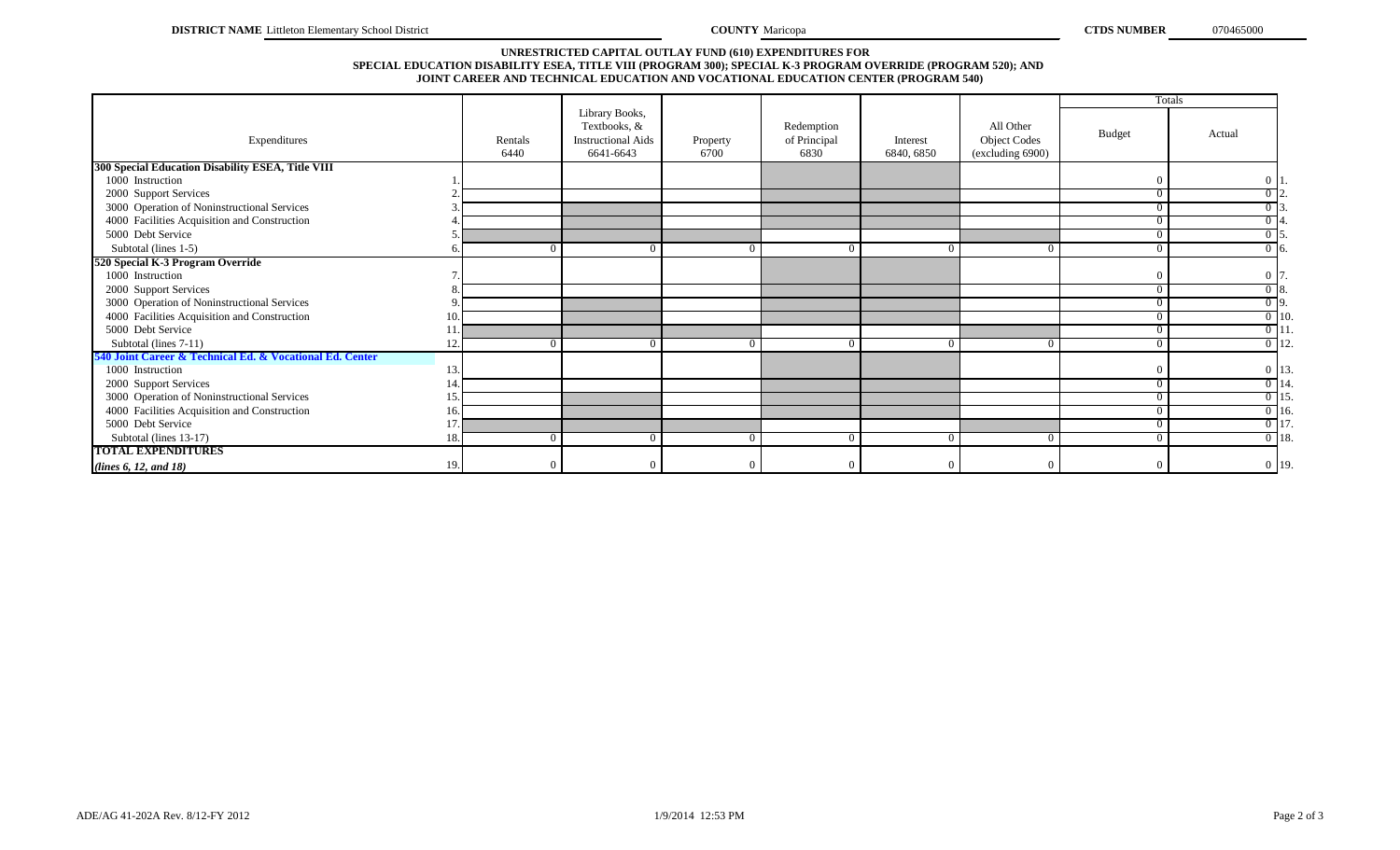# **ENGLISH LANGUAGE LEARNERS STRUCTURED ENGLISH IMMERSION FUND (071) AND COMPENSATORY INSTRUCTION FUND (072)—REVENUES, EXPENDITURES, AND FUND BALANCE**

|                                                 |          |                 |                    |                  |                         | Purchased           |                  |                  |               |        | <b>Total Expenditures</b> |                |
|-------------------------------------------------|----------|-----------------|--------------------|------------------|-------------------------|---------------------|------------------|------------------|---------------|--------|---------------------------|----------------|
|                                                 |          | Beginning       |                    |                  | Employee                | Services            |                  |                  |               |        |                           | Ending<br>Fund |
| Revenue Object Codes/Expenditure Function Codes |          | Fund<br>Balance | Actual<br>Revenues | Salaries<br>6100 | <b>Benefits</b><br>6200 | 6300, 6400,<br>6500 | Supplies<br>6600 | Property<br>6700 | Other<br>6800 | Budget | Actual                    | Balance        |
| <b>Structured English Immersion Fund 071</b>    |          |                 |                    |                  |                         |                     |                  |                  |               |        |                           |                |
| <b>Revenues</b>                                 |          |                 |                    |                  |                         |                     |                  |                  |               |        |                           |                |
| 3200 Restricted Revenue from State Sources      |          |                 | 42,851             |                  |                         |                     |                  |                  |               |        |                           |                |
| 1500 Investment Income                          |          |                 |                    |                  |                         |                     |                  |                  |               |        |                           |                |
| Total Revenues (lines 1 and 2)                  |          |                 | 42,851             |                  |                         |                     |                  |                  |               |        |                           |                |
| <b>Expenditures</b>                             |          |                 |                    |                  |                         |                     |                  |                  |               |        |                           |                |
| 1000 Instruction                                |          |                 |                    | 35,500           | 7,455                   |                     |                  |                  |               | 44,540 | 42,955                    |                |
| 2000 Support Services                           |          |                 |                    |                  |                         |                     |                  |                  |               |        |                           |                |
| 2100 Students                                   |          |                 |                    |                  |                         |                     |                  |                  |               |        |                           |                |
| 2200 Instructional Staff                        |          |                 |                    |                  |                         |                     |                  |                  |               |        |                           |                |
| 2300 General Administration                     |          |                 |                    |                  |                         |                     |                  |                  |               |        |                           |                |
| 2400 School Administration                      |          |                 |                    |                  |                         |                     |                  |                  |               |        |                           |                |
| 2500 Central Services                           | $\Omega$ |                 |                    |                  |                         |                     |                  |                  |               |        |                           |                |
| 2600 Operation & Maintenance of Plant           | 10.      |                 |                    |                  |                         |                     |                  |                  |               |        |                           |                |
| 2700 Student Transportation                     | 11       |                 |                    |                  |                         |                     |                  |                  |               |        |                           |                |
| 2900 Other                                      | 12.      |                 |                    |                  |                         |                     |                  |                  |               |        |                           |                |
| Total (must agree with the AFR page 6, line 3)  | 13.      | 1,689           | 42,851             | 35,500           | 7,455                   |                     |                  |                  |               | 44,540 | 42,955                    | 1,585          |
| <b>Compensatory Instruction Fund 072</b>        |          |                 |                    |                  |                         |                     |                  |                  |               |        |                           |                |
| <b>Revenues</b>                                 |          |                 |                    |                  |                         |                     |                  |                  |               |        |                           |                |
| 3200 Restricted Revenue from State Sources      | 14.      |                 |                    |                  |                         |                     |                  |                  |               |        |                           |                |
| 1500 Investment Income                          | 15.      |                 |                    |                  |                         |                     |                  |                  |               |        |                           |                |
| Total Revenues (lines 14 and 15)                | 16.      |                 |                    |                  |                         |                     |                  |                  |               |        |                           |                |
| <b>Expenditures</b>                             |          |                 |                    |                  |                         |                     |                  |                  |               |        |                           |                |
| 1000 Instruction                                | 17.      |                 |                    |                  |                         |                     |                  |                  |               | 585    |                           | 17             |
| 2000 Support Services                           |          |                 |                    |                  |                         |                     |                  |                  |               |        |                           |                |
| 2100 Students                                   | 18.      |                 |                    |                  |                         |                     |                  |                  |               |        |                           |                |
| 2200 Instructional Staff                        | 19.      |                 |                    |                  |                         |                     |                  |                  |               |        |                           |                |
| 2300 General Administration                     | 20.      |                 |                    |                  |                         |                     |                  |                  |               |        |                           | 20             |
| 2400 School Administration                      | 21       |                 |                    |                  |                         |                     |                  |                  |               |        |                           |                |
| 2500 Central Services                           | 22.      |                 |                    |                  |                         |                     |                  |                  |               |        |                           |                |
| 2600 Operation & Maintenance of Plant           | 23.      |                 |                    |                  |                         |                     |                  |                  |               |        |                           |                |
| 2700 Student Transportation                     | 24.      |                 |                    |                  |                         |                     |                  |                  |               |        |                           |                |
| 2900 Other                                      | 25.      |                 |                    |                  |                         |                     |                  |                  |               |        |                           |                |
| Total (must agree with the AFR page 6, line 4)  | 26.      | 586             |                    |                  | $\Omega$                |                     |                  |                  | $\Omega$      | 585    |                           | 586 26         |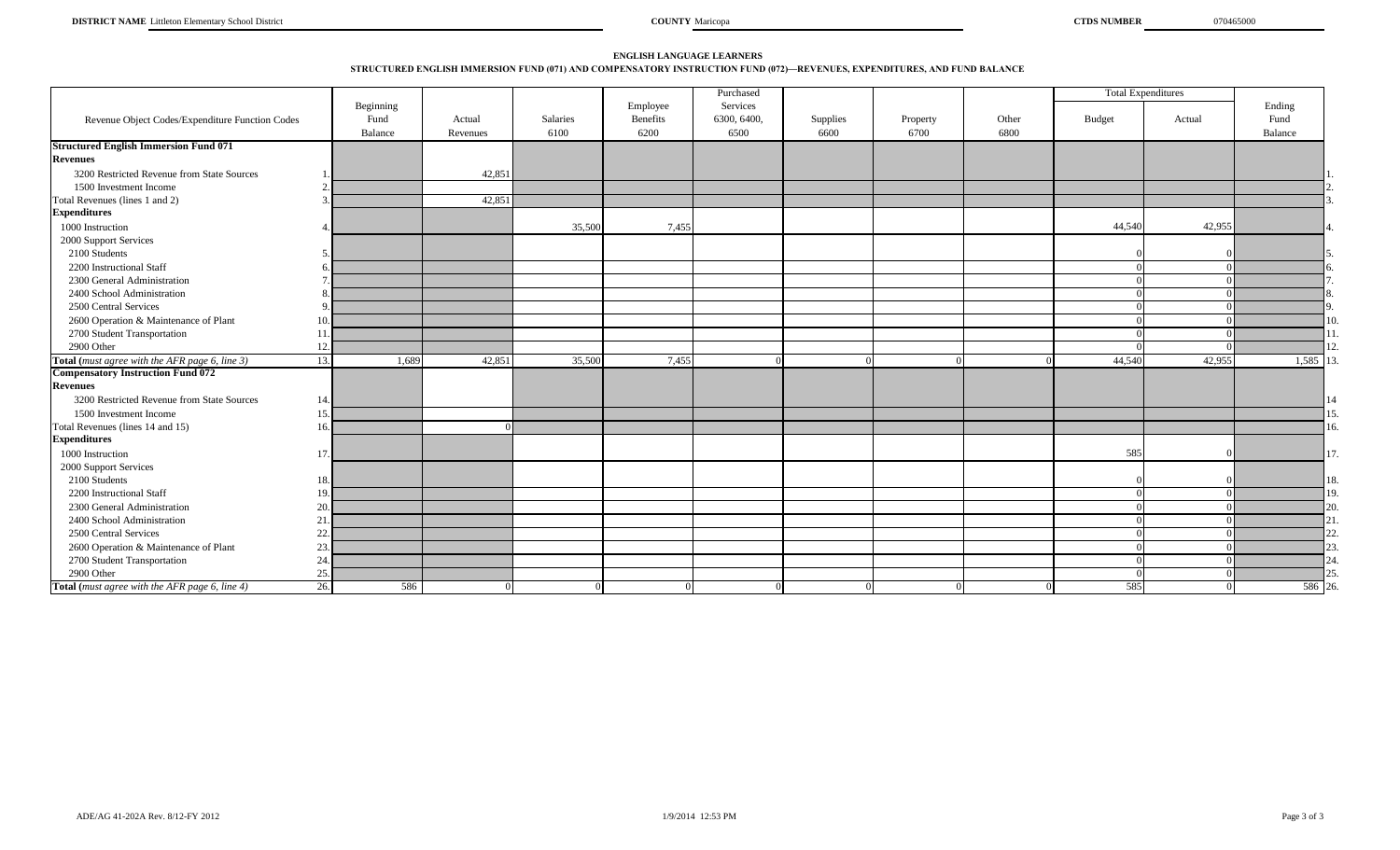| Page  | Reference                           |                                                                                                                                                                                                                                                                                                                                                                                                                                                                                                                                                                                                                                          |
|-------|-------------------------------------|------------------------------------------------------------------------------------------------------------------------------------------------------------------------------------------------------------------------------------------------------------------------------------------------------------------------------------------------------------------------------------------------------------------------------------------------------------------------------------------------------------------------------------------------------------------------------------------------------------------------------------------|
|       | General                             | These instructions are provided to help school districts prepare the annual financial report (AFR).<br>Within the forms, blue font indicates that an instruction is linked to that specific line. An<br>instructions button has also been provided that links to any general instructions or to the first<br>instruction for a page. To navigate back to the forms, press the Alt and back arrow keys.                                                                                                                                                                                                                                   |
|       |                                     | Budget amounts should be taken from the district's most recently revised, adopted FY 2012<br>expenditure budget, which has been submitted to ADE.                                                                                                                                                                                                                                                                                                                                                                                                                                                                                        |
|       |                                     | All budget and actual amounts reported throughout the AFR should be rounded to the nearest<br>dollar.                                                                                                                                                                                                                                                                                                                                                                                                                                                                                                                                    |
|       |                                     | Revenues must include cash receipts through June 30, 2012, and accrued revenues received during<br>the 60-day period following fiscal year-end. Examples of accrued revenues are:                                                                                                                                                                                                                                                                                                                                                                                                                                                        |
|       |                                     | 1) FY 2011 Statewide recalculation adjustments made in December 2012, as described in School<br>Finance Memorandum 12-026;<br>2) federal reimbursements for meals served in FY 2012;                                                                                                                                                                                                                                                                                                                                                                                                                                                     |
|       |                                     | 3) property taxes collected during the 60-day period for levies of prior fiscal years;<br>4) tuition received during the 60-day period for students attending the district during FY 2012;<br>5) FY 2012 CSF revenues received during the 60-day period;                                                                                                                                                                                                                                                                                                                                                                                 |
|       |                                     | 6) September and November 2011, and March, April, and June A (partial) 2012 state aid<br>apportionment payments made in FY 2013, pursuant to Laws 2011, Ch. 24, §133.                                                                                                                                                                                                                                                                                                                                                                                                                                                                    |
|       |                                     | Expenditures must include cash disbursements through June 30, 2012, and payments made after<br>fiscal year-end, but prior to August 30, 2012, for goods and services received on or before<br>June 30, 2012.                                                                                                                                                                                                                                                                                                                                                                                                                             |
|       |                                     | All revenues, expenditures, and fund balances presented on the AFR must agree with the district's<br>final accounting records for the year ended June 30, 2012. Districts must reconcile their accounting<br>records to those maintained by the CSS before completing the AFR. (Districts in the accounting<br>responsibility program must reconcile to the County Treasurer before completing the AFR.)<br>Accrued revenues and expenditures at June 30, 2012, not recorded by the CSS should be identified<br>as reconciling items on the reconciliation and must be included in the revenues and expenditures<br>reported in the AFR. |
| Cover | Name, County,<br><b>CTDS</b> Number | The district name, county, and CTDS number should be entered on the cover page of the AFR. The<br>CTDS number should not contain any slashes, dashes, etc., and must be exactly nine digits. Zeros<br>should be entered to fill the School portion of the number on the cover page. This information will<br>be automatically transferred to other sheets in the file.                                                                                                                                                                                                                                                                   |
| 1     | Line 1                              | The beginning fund balances at July 1, 2011, should be the ending balances reported on the AFR<br>for FY 2011, if the ending balances were reported correctly, or the district may compute them as<br>follows:                                                                                                                                                                                                                                                                                                                                                                                                                           |
|       |                                     | Cash, prepaid, and inventory balances (object codes 0100, 0150, and 0160) at 6/30/11.<br>Plus: Accrued revenues as of $6/30/11$ , received during the 60-day period following $6/30/11$ .<br>Less: Payments made during the 60-day period following 6/30/11, for goods and services received<br>on or before 6/30/11, but not paid for by that date.                                                                                                                                                                                                                                                                                     |
| 1     |                                     | Footnotes 1 and 3 The beginning and ending fund balances for the Maintenance and Operation (M&O) Fund should<br>include the amount of the M&O Fund revolving account cash balance on hand at July 1, 2011, and<br>June 30, 2012, respectively. The revolving account balances should also be recorded in the spaces<br>provided in footnotes (1) and (3).                                                                                                                                                                                                                                                                                |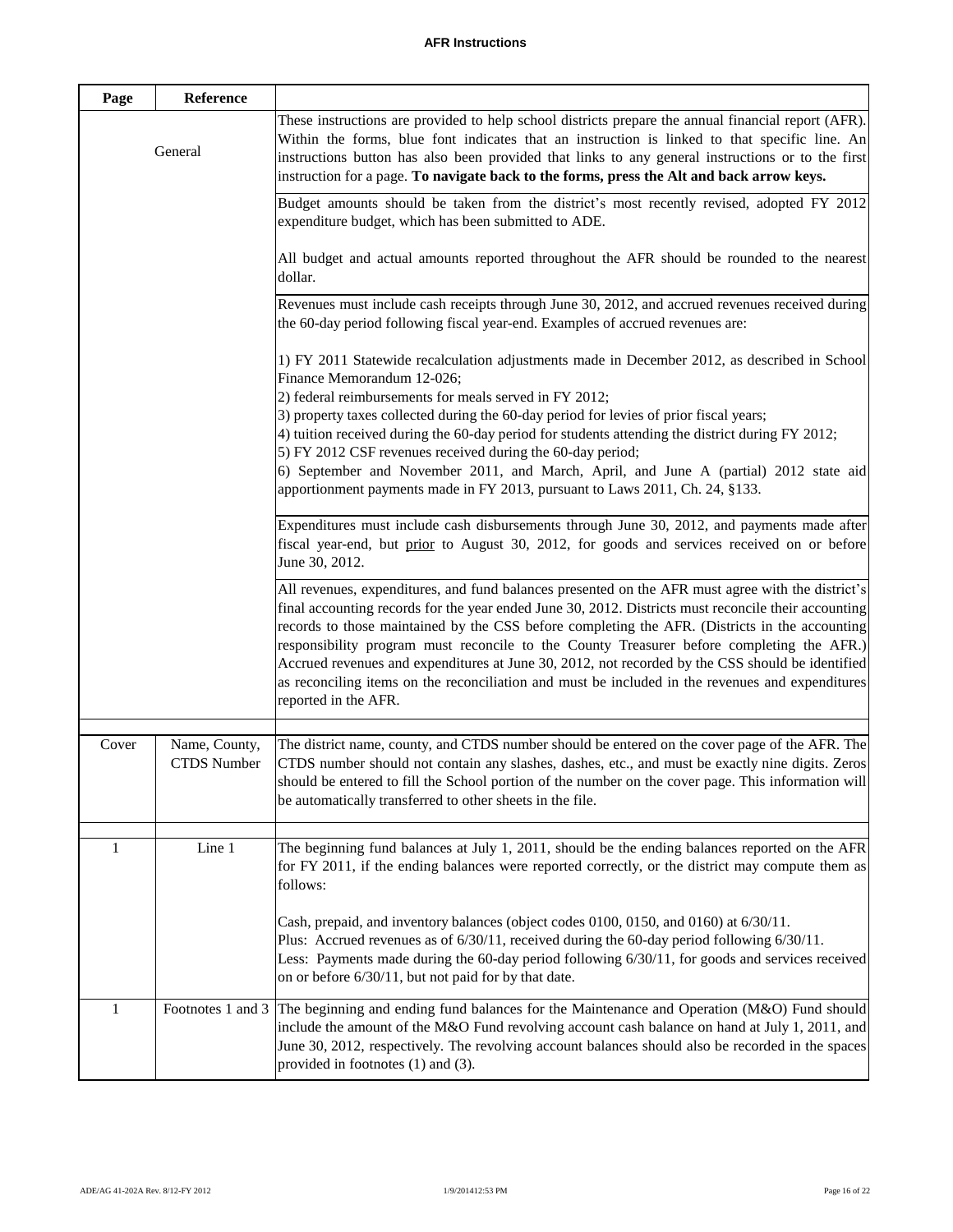| Page           | Reference                                                               |                                                                                                                                                                                                                                                                                                                                                                                                                                                                                                                                                                                                                                                                                                                                                                                                                                                        |
|----------------|-------------------------------------------------------------------------|--------------------------------------------------------------------------------------------------------------------------------------------------------------------------------------------------------------------------------------------------------------------------------------------------------------------------------------------------------------------------------------------------------------------------------------------------------------------------------------------------------------------------------------------------------------------------------------------------------------------------------------------------------------------------------------------------------------------------------------------------------------------------------------------------------------------------------------------------------|
| 1              |                                                                         | Lines 5 through 16 Districts should not include tuition or transportation fee revenues in the Soft Capital Allocation<br>(SCA) Fund as they will not be included in ADE's budget calculations.                                                                                                                                                                                                                                                                                                                                                                                                                                                                                                                                                                                                                                                         |
|                |                                                                         | Additionally, districts charging tuition for full-day kindergarten or preschool programs should not<br>record such revenues in the M&O, Unrestricted Capital Outlay (UCO), or SCA funds. These<br>tuition revenues should be recorded in the Community School Fund (520) on page 6 of the AFR.                                                                                                                                                                                                                                                                                                                                                                                                                                                                                                                                                         |
| 1              | Lines 25 and 26                                                         | The amounts reported in the actual column (from the district's accounting records) should be<br>compared to the total state equalization assistance and total additional state aid amounts shown on<br>the most recent, ADE report, APOR 64-1.                                                                                                                                                                                                                                                                                                                                                                                                                                                                                                                                                                                                         |
| 1              | Line 29                                                                 | Do not include Federal Impact Aid and American Recovery and Reinvestment Act (ARRA)<br>revenues received (Grants and Education Jobs Fund) on this line. ARRA-Grants and ARRA-<br>Education Jobs revenues should be reported in the applicable funds/fund groups on page 5.                                                                                                                                                                                                                                                                                                                                                                                                                                                                                                                                                                             |
| $\mathbf{1}$   | Line 39                                                                 | This line should include Impact Aid monies transferred to the M&O Fund. Impact Aid revenues<br>should be recorded in the Impact Aid Fund, but may be transferred to the M&O fund to provide<br>cash for the difference between the Transportation Revenue Control Limit and Transportation<br>Support Level or to reduce or eliminate taxes.                                                                                                                                                                                                                                                                                                                                                                                                                                                                                                           |
| 1              | Line 42                                                                 | Total expenditures should be obtained for each fund from the following pages within the AFR:<br>M&O page 2, line 33; UCO page 4, line 10; SCA page 6, line 27; Adjacent Ways page 6, line 26;<br>and Debt Service page 6, line 38.                                                                                                                                                                                                                                                                                                                                                                                                                                                                                                                                                                                                                     |
| $\overline{2}$ | Lines 12 and 13                                                         | Program 630 and Programs 700, 800, 900 budget amounts were reported in total on the<br>expenditure budget; however, they should be presented separately for AFR purposes. Formulas<br>are not included to pull amounts from the Expenditure Budget, therefore, budgeted amounts<br>for these lines must be entered manually.                                                                                                                                                                                                                                                                                                                                                                                                                                                                                                                           |
| 3              | General                                                                 | Expenditures coded during the fiscal year to any of the individual Classroom Site Funds (011-013)<br>that cause the district to exceed the Classroom Site Fund Budget Limit or the appropriate<br>percentage allocation for the individual fund should be reclassified to the M&O or other<br>appropriate fund before the AFR is completed.                                                                                                                                                                                                                                                                                                                                                                                                                                                                                                            |
| 4              | UCO Override<br>Line 1                                                  | Enter the actual expenditure amounts from any Unrestricted Capital Outlay Override authorized by<br>A.R.S. §15-481. Amounts included on line 1 must also be included on lines 2-9, as appropriate.                                                                                                                                                                                                                                                                                                                                                                                                                                                                                                                                                                                                                                                     |
| 4              | UCO Fund<br>Expenditures<br>Lines 2-9                                   | Enter all expenditures from the UCO Fund including Special Education Disability ESEA, Title<br>VIII, Special K-3 Program Override, and Joint Career and Technical Education and Vocational<br>Education Center, as reported on the Supplement, page 2, and Desegregation, as reported on the<br>Desegregation Supplement-Districtwide, page 3.                                                                                                                                                                                                                                                                                                                                                                                                                                                                                                         |
| 4              | Other<br>Funds-Required<br>Capital<br>for Funds 625,<br>630, 690, & 695 | In accordance with A.R.S. 15-904(B) detailed budgeted and actual expenditures from the SCA<br>(625), Bond Building (630), Building Renewal (630), and New School Facilities Funds (695)<br>must be reported for the object codes listed. This may not include all expenditures of these funds.<br>Expenditure Detail Total expenditures for each fund will be included in the Other Funds table on page 6. In addition,<br>these detailed expenditures must be separately reported as new construction or renovation. If the<br>designation of new construction or renovation does not apply to a particular expenditure reported<br>on lines 1-10, the amount should be reported as "Other." Therefore, the budgeted and actual<br>expenditures for each fund reported on lines 1-10 must agree to the total amounts reported on line<br>14, by fund. |
| 4              | New construction<br>cost per square<br>foot                             | Report the cost per square foot for new construction projects in progress or completed during the<br>fiscal year for Funds 625, 630, and 695. For projects still in progress at year-end, districts should<br>calculate the cost per square foot by dividing the anticipated total cost of the project upon<br>completion by the anticipated total square footage of the project upon completion. For projects that<br>were completed during the fiscal year, districts should calculate the cost per square foot by<br>dividing the total actual cost of the project upon completion by the total actual square footage of<br>the project.                                                                                                                                                                                                            |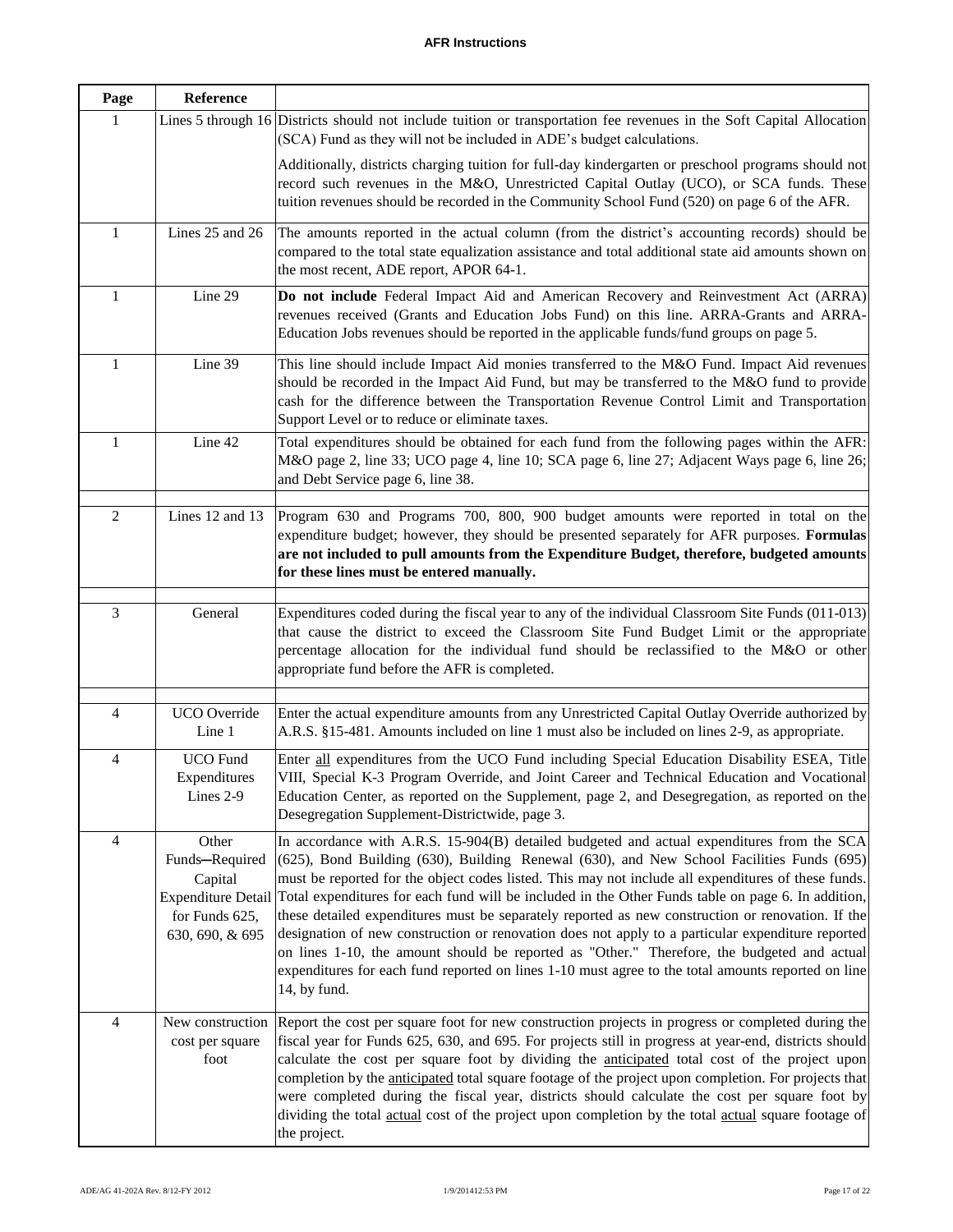| Page           | Reference                                                      |                                                                                                                                                                                                                                                                                                                                                                                                                                                                                   |
|----------------|----------------------------------------------------------------|-----------------------------------------------------------------------------------------------------------------------------------------------------------------------------------------------------------------------------------------------------------------------------------------------------------------------------------------------------------------------------------------------------------------------------------------------------------------------------------|
| 4              | Capital Assets,<br>Lines 1-3                                   | Enter the total costs (before depreciation), by asset classification, for all assets recorded on the<br>capital assets list as of June 30, 2012. Assets with costs below \$5,000 should not be included on<br>the capital assets list or in amounts reported here unless the district's governing board has<br>established a capitalization threshold of less than \$5,000. Do not include stewardship list items in<br>these amounts.                                            |
| $\overline{4}$ | Capital Assets,<br>Line 4                                      | Enter the total cost of construction in progress as of June 30, 2012. This amount will not appear on<br>the capital assets list as of June 30, 2012, as these amounts are not recorded on the list until the<br>project(s) is completed.                                                                                                                                                                                                                                          |
| 5              | <b>Fund Transfers</b><br>(Out)<br>6910 & 6930                  | Transfers-out must be entered as negative numbers (with a minus) on this page. Transfer<br>amounts should not be included in the actual expenditures column.                                                                                                                                                                                                                                                                                                                      |
| $\overline{5}$ | <b>Federal Projects</b><br><b>ARRA Grants</b>                  | Transactions related to ARRA grant monies, should be included in the applicable federal project<br>lines. Districts should have used a separate fund within the existing assigned fund ranges for each<br>ARRA grant. If there was not available space within a fund range, districts should have assigned a<br>fund number for that grant within the Other Federal Projects 300-399 fund range. See page 7,<br>Section F for more detailed reporting of ARRA Grant expenditures. |
| 5              | Aid Funds<br>Lines 15 and 16                                   | E-Rate and Impact Please indicate the fund number that has been assigned to the E-Rate and Impact Aid Funds on<br>lines 15 and 16, respectively. Note: Effective July 1, 2012, districts must use the fund numbers<br>designated in the July 2011 USFR Chart of Accounts revision (374–E-Rate and 378–Impact Aid);<br>however, districts were encouraged to implement the assigned fund numbers earlier.                                                                          |
| 5              | Other Federal<br>Projects<br>Line 17                           | Districts that spent monies in FY 2012 from the federal education jobs fund program, should have<br>tracked these monies separately in their accounting systems in an "ARRA Education Jobs" Fund<br>within the Other Federal Projects 300-399 fund range. See page 7, Section F for more detailed<br>reporting of ARRA Education Jobs Fund expenditures.                                                                                                                          |
| 6              |                                                                | Other Funds Table Actual expenditures for the Soft Capital (625), Bond Building (630), Building Renewal (690), and<br>New School Facilities (695) Funds should include all expenditures reported on page 4 for the<br>required capital expenditure detail and any other expenditures from these funds.                                                                                                                                                                            |
| 6              | Fund Transfers In<br>(Out)<br>5200 (6930)                      | Transfers-out (object code 6930) must be entered as negative numbers (with a minus) on this<br>page. Transfer amounts should not be included in the actual expenditures column.                                                                                                                                                                                                                                                                                                   |
| 6              | <b>Internal Service</b><br>Funds - IGAs<br>Line 2              | If fund numbers other than 955 are used for Intergovernmental Agreements, include activity from<br>all intergovernmental agreement funds on this line.                                                                                                                                                                                                                                                                                                                            |
| $\tau$         | General                                                        | Page 7 includes several sections that are independent from one another and serve separate<br>purposes. Be sure to read any instructions available for each individual section, as some<br>expenditures may be reported in more than one section.                                                                                                                                                                                                                                  |
| $\tau$         | Section B-<br>Liabilities in<br>Excess of the<br><b>Budget</b> | If the actual expenditures incurred in excess of the budget were less than the amount approved by<br>the county, include only the actual expenditures incurred in excess of the budget in this section,<br>not the amount approved by the county.                                                                                                                                                                                                                                 |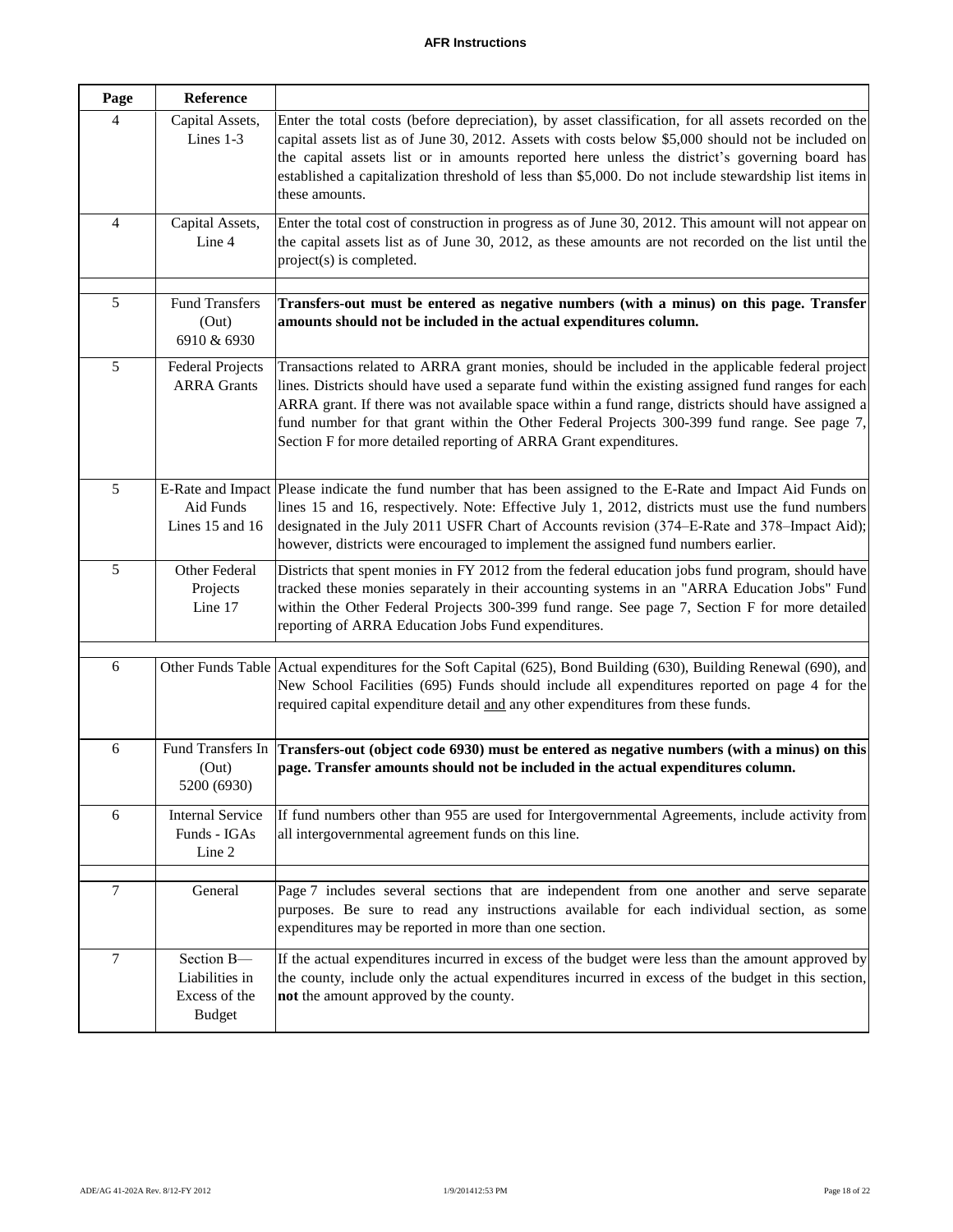## **AFR Instructions**

| Page             | Reference                                                                    |                                                                                                                                                                                                                                                                                                                                                                                                                                                                                                                                                                                                                                                                                                                                                                                                                                                                                                                    |
|------------------|------------------------------------------------------------------------------|--------------------------------------------------------------------------------------------------------------------------------------------------------------------------------------------------------------------------------------------------------------------------------------------------------------------------------------------------------------------------------------------------------------------------------------------------------------------------------------------------------------------------------------------------------------------------------------------------------------------------------------------------------------------------------------------------------------------------------------------------------------------------------------------------------------------------------------------------------------------------------------------------------------------|
| $\tau$           | Section C-<br>Current<br>Expenditures by<br>Category                         | A.R.S. §15-255 requires the Superintendent of Public Instruction's Annual Report to include total<br>current expenditures per pupil and separate per pupil amounts by type of district for (1) classroom<br>instruction excluding classroom supplies, (2) classroom supplies, (3) district and school<br>administration, (4) support services—students, and (5) all other support services and operations.<br>ADE will calculate the "per pupil" amounts based on the total current expenditures reported on<br>lines 1 through 5 in this section.<br>Current expenditures include expenditures from all funds for elementary and secondary education.                                                                                                                                                                                                                                                             |
|                  |                                                                              | (e.g., M&O, CSF, Auxiliary Operations, Extracurricular Activities Tax Credit, most federal and<br>state projects, etc., for PSD-12). Current expenditures do not include expenditures for tuition paid<br>to other Arizona school districts, land and improvements, buildings and improvements, furniture,<br>equipment, technology, vehicles, Internal Service Fund operations, Community School Fund<br>operations, debt retirement, student activities, and non-PSD-12 school programs appropriately<br>recorded in Program Codes 700, 800, and 900 (e.g., adult/continuing education, community<br>college education, community services, and day care centers).                                                                                                                                                                                                                                               |
| $\overline{7}$   | Section F-<br><b>ARRA</b> Grant and<br><b>Education Jobs</b><br>Expenditures | If the district spent any ARRA monies (i.e., ARRA Education Jobs, ARRA Title I Grant, or ARRA<br>IDEA Grant revenue) in FY 2012, from current revenues or from ARRA revenues remaining from<br>previous years, the related expenditures should be reported in the corresponding column.<br>Amounts included in the ARRA Education Jobs column should not be included in the ARRA<br>Grants column. The ARRA Grants and Education Jobs expenditures reported here should also be<br>included in the applicable Federal Project Funds 100-399 on page 5.                                                                                                                                                                                                                                                                                                                                                             |
| $\boldsymbol{7}$ | Section G-                                                                   | Amounts reported in this section provide the detail needed to determine the percentage of every<br>Funds 525 and 526 dollar spent in the classroom, as required by A.R.S. §41-1279.03, for the Auxiliary Operations and<br>Extracurricular Activities Fees Tax Credit Funds. The total for each fund should agree to the total<br>actual expenditures reported for these funds in the "Other Funds" section on page 6, lines 10 and<br>11.                                                                                                                                                                                                                                                                                                                                                                                                                                                                         |
| 8                | Section A-<br>Enrollment of<br><b>Gifted Pupils</b>                          | The total unduplicated enrollment reported in Section B cannot be greater than the total duplicated<br>enrollment reported in Section A.                                                                                                                                                                                                                                                                                                                                                                                                                                                                                                                                                                                                                                                                                                                                                                           |
| 8                | Section C-<br>Special Ed.<br>Programs by Type                                | Report all M&O and SCA Fund monies spent for special education (Program 200) operational<br>expenditures in the Actual column to assist ADE in the maintenance of effort calculations for all<br>special education expenditures. Districts should not include expenditures for capital items for<br>special education purposes in this table. Note: The budget column only includes M&O<br>expenditures as districts are not required to budget SCA expenditures to the program level.<br>The actual amounts allocated to individual programs should be calculated by the same method<br>used to allocate individual program costs to the budget. Documentation supporting the cost<br>allocation method should be retained at the district and should include the reasoning behind the<br>allocation, a list of the programs, the number of teachers and students by program, and all<br>computation work sheets. |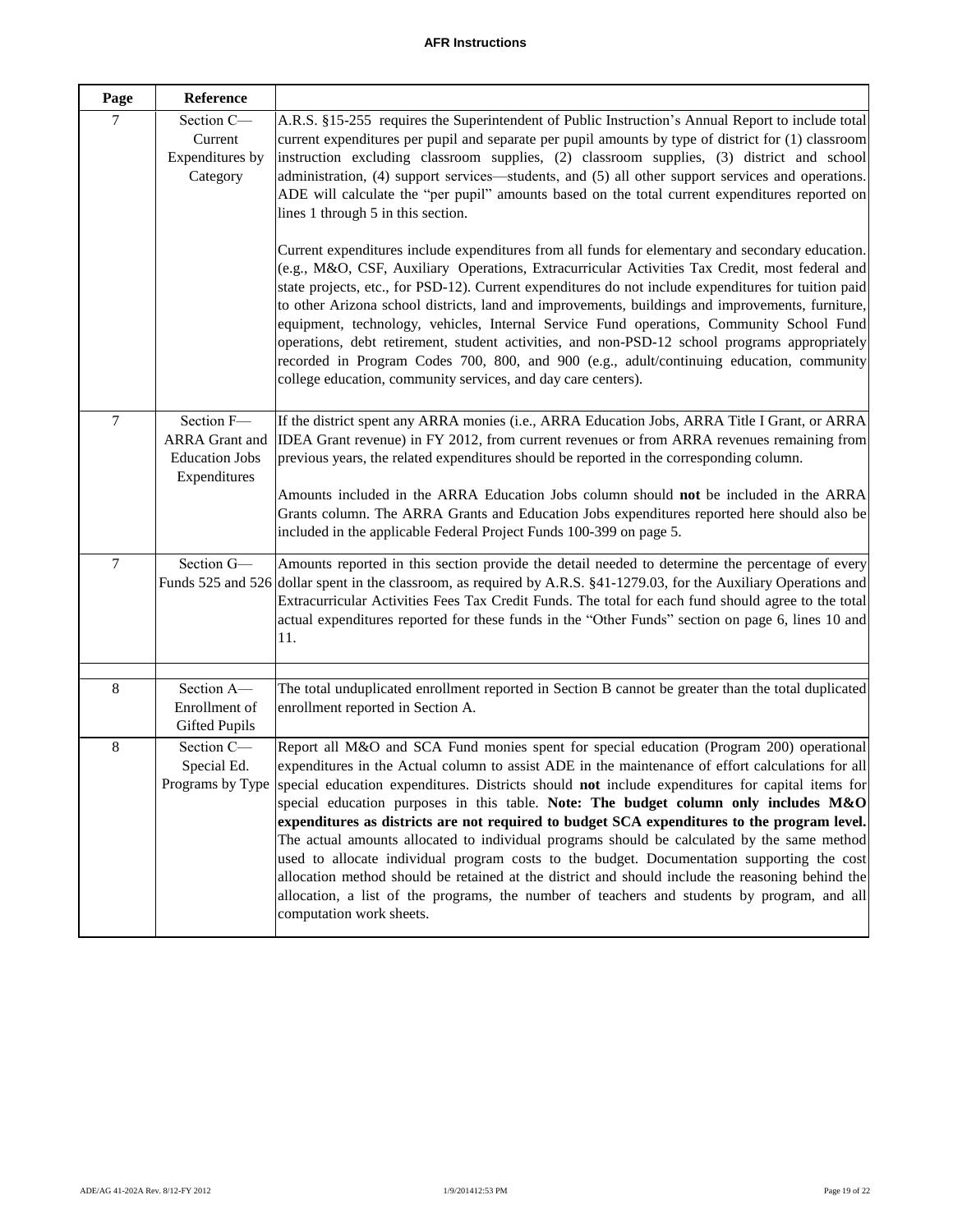| Page    | Reference                                               |                                                                                                                                                                                                                                                                                                                                                                                                                                                                                                                                                                                                                                                                                                                                                                            |
|---------|---------------------------------------------------------|----------------------------------------------------------------------------------------------------------------------------------------------------------------------------------------------------------------------------------------------------------------------------------------------------------------------------------------------------------------------------------------------------------------------------------------------------------------------------------------------------------------------------------------------------------------------------------------------------------------------------------------------------------------------------------------------------------------------------------------------------------------------------|
| 8       | Section E-<br>Expenditures for<br><b>Audit Services</b> | <b>Do not include</b> the costs of consulting or other services paid to audit firms (e.g., application fees<br>paid for submission of district's Comprehensive Annual Financial Report to ASBO and GFOA for<br>certification) in the nonfederal or federal audit services actual expenditures in this section.                                                                                                                                                                                                                                                                                                                                                                                                                                                             |
|         |                                                         | On Line E.1, enter the actual M&O Fund expenditures paid in FY 2012 related to audits of<br>nonfederal funds, including additional audit expenditures incurred as a result of ARRA-SFSF<br>monies received.                                                                                                                                                                                                                                                                                                                                                                                                                                                                                                                                                                |
|         |                                                         | On Line E.2, enter the total actual federal audit service expenditures paid in FY 2012 from all<br>funds, excluding amounts reported on Line E.1 for M&O expenditures for ARRA-SFSF related<br>audit costs.                                                                                                                                                                                                                                                                                                                                                                                                                                                                                                                                                                |
| 8       |                                                         | Sections G and H  Do not report expenditures for the Performance Pay Component of the Classroom Site Fund or the<br>Instructional Improvement Fund on these lines.                                                                                                                                                                                                                                                                                                                                                                                                                                                                                                                                                                                                         |
| $\,8\,$ |                                                         | Section I—Tuition Districts should use this table to report expenditures for all tuition object codes, 6561 through<br>6569, based on paid tuition invoices, including operations, capital, and debt.                                                                                                                                                                                                                                                                                                                                                                                                                                                                                                                                                                      |
|         |                                                         | -Type 03 districts should fill in lines 1 through 4 and 7 through 9.                                                                                                                                                                                                                                                                                                                                                                                                                                                                                                                                                                                                                                                                                                       |
|         |                                                         | -All Districts, other than Type 03 districts, should fill in lines 5 through 9.                                                                                                                                                                                                                                                                                                                                                                                                                                                                                                                                                                                                                                                                                            |
| 9       | General                                                 | The information included on this page will be used by ADE to complete the National Public<br>Education Financial Survey (NPEFS) issued by the National Center for Education Statistics. Data<br>from NPEFS is used to calculate a state per pupil expenditure amount that is used in the formula<br>for allocating a number of federal program funds to states and school districts, including: Title I,<br>Impact Aid, and Indian Education. Other programs make use of state per pupil expenditure data<br>indirectly because their allocation formulas are based, in whole, or in part, on state Title I<br>allocations. The NPEFS data is also used by researchers and government policymakers to address<br>important education policy and research issues.           |
| 9       | Additional<br>Information for<br><b>NPEFS</b> Reporting | Report all expenditures from funds 020 through 799. The total expenditures included on line 15<br>should be used as a check figure against the total expenditures for these funds in the districts'<br>accounting records.<br>Do not include expenditures from Funds 001, 011, 012, and 013, as detailed information for                                                                                                                                                                                                                                                                                                                                                                                                                                                   |
|         |                                                         | NPEFS reporting for those funds will be obtained by ADE from pages 2 and 3 of the AFR. In<br>addition, do not include expenditures from Funds 800 and above as they are fiduciary (trust and<br>agency) or proprietary (enterprise and internal service) funds not reported in the NPEFS                                                                                                                                                                                                                                                                                                                                                                                                                                                                                   |
| 9       |                                                         | Programs 700-900 The total expenditures reported in this table for programs 700-900 should agree to the total<br>Expenditure Detail expenditures reported in the "Programs 700-900" column in the table above.                                                                                                                                                                                                                                                                                                                                                                                                                                                                                                                                                             |
| 9       | Function 4000                                           | Property Detail for The total expenditures reported in this table should agree to function 4000 expenditures reported<br>on line 13 for the "Property" column in the table above.                                                                                                                                                                                                                                                                                                                                                                                                                                                                                                                                                                                          |
| 9       | <b>Teacher Salaries</b><br>Lines $1-5$                  | Report base salaries (including CSF Performance Pay and Career Ladder addenda), overtime, and<br>additional compensation paid to certified teachers, certified substitute teachers, and contract<br>teachers from all funds for the specified programs. Do not include salaries paid to instructional<br>aides or assistants or any noncertified teachers. If a teacher is paid from more than one program,<br>allocate the salary based on the amount of time instructing in each program.<br>If the district has used the optional object codes in the Chart of Accounts for teachers and<br>substitute teachers, amounts for certified teachers should be recorded in object code 6112 and<br>amounts for certified substitutes should be recorded in object code 6113. |
| 9       | Other Items<br>Textbooks<br>Line 6                      | Report expenditures for textbooks, periodicals and other print medium used for classroom<br>instruction. Do not include expenditures relating to on-line texts or tools.                                                                                                                                                                                                                                                                                                                                                                                                                                                                                                                                                                                                   |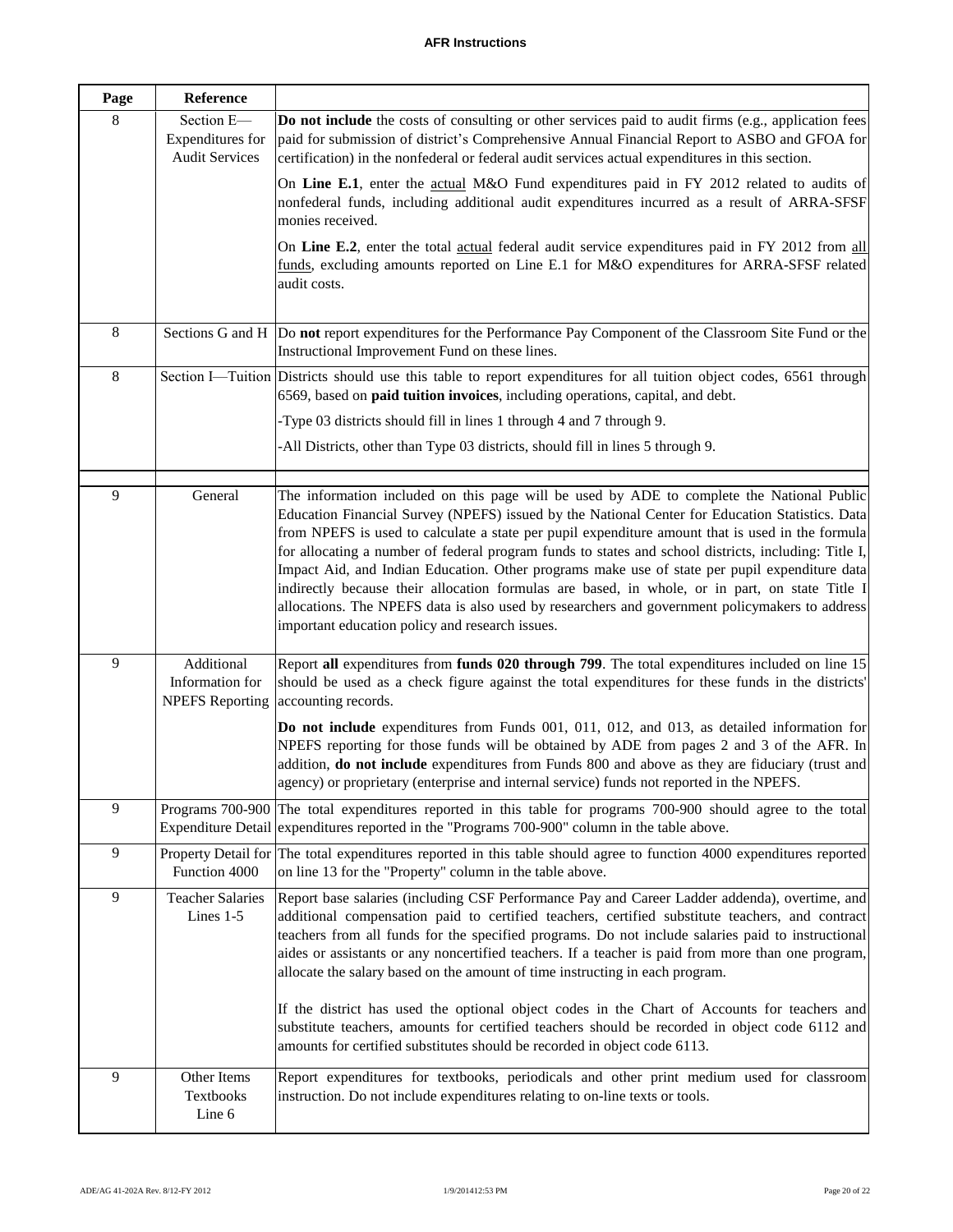| Reference                                |                                                                                                                                                                                                                                                                                                                                                                            |
|------------------------------------------|----------------------------------------------------------------------------------------------------------------------------------------------------------------------------------------------------------------------------------------------------------------------------------------------------------------------------------------------------------------------------|
| General                                  | The Summary condenses the information in the AFR for more economical publication. Most<br>information in the Summary automatically pulls from the AFR, so the AFR should be completed<br>before the Summary.                                                                                                                                                               |
| <b>ADM</b>                               | Obtain total Attending ADM for FY 2011 and FY 2012 from the district's copies of ADE's ADM<br>Attending Summary reports (ADMS 45-2). Obtain total Resident ADM for FY 2011 and FY 2012<br>from the Recalculated State Aid ADM Counts reports (ADMS 46-1), 100th-day counts. Both<br>reports are available on ADE's Web site at the link below:<br>www.ade.az.gov/districts |
| Other Capital<br>Funds                   | Record the total of Funds 660 and 665 as reported on AFR page 6, Other Funds, lines 32 and 33.                                                                                                                                                                                                                                                                             |
| <b>Federal Projects</b>                  | Record the total of Funds 100-399 as reported on AFR page 5, Federal Projects, line 18.                                                                                                                                                                                                                                                                                    |
| <b>State Projects</b>                    | Record the total of Funds 400-499 as reported on AFR page 5, State Projects, line 29.                                                                                                                                                                                                                                                                                      |
| <b>School Plant</b><br>Funds             | Record the combined totals of School Plant Funds 500, 505, 506, and 640 as reported on AFR<br>page 6, Other Funds, lines 5 through 7, and 30.                                                                                                                                                                                                                              |
| Gifts and<br>Donations                   | Record the combined total of Funds 530 and 650, as reported on AFR page 6, Other Funds, lines<br>12 and 31.                                                                                                                                                                                                                                                                |
| Program 520<br>Supplement<br>Special K-3 | Report M&O Fund expenditures of Special K-3 Program Overrides approved by voters before<br>November 24, 2009, on lines 11-19.                                                                                                                                                                                                                                              |
| Only                                     | Program Overrides Do not include expenditures from any Special Program Override approved pursuant to A.R.S. §15-<br>482 for preschool children with disabilities and students enrolled in kindergarten through grade 12.<br>Those override expenditures should be included on the applicable lines for the M&O Fund on page<br>2 of the AFR.                               |
| Program 540<br>Supplement                | A.R.S. §15-910.01 requires the State Board of Education (SBE) approval prior to including<br>amounts here. Currently, no districts have been authorized by the SBE.                                                                                                                                                                                                        |
| General<br>Supplement                    | Amounts included on this page must also be included on AFR page 4, lines 2-9 as appropriate.                                                                                                                                                                                                                                                                               |
| Supplement<br>Program 540                | A.R.S. §15-910.01 requires the State Board of Education (SBE) approval prior to including<br>amounts here. Currently, no districts have been authorized by the SBE.                                                                                                                                                                                                        |
|                                          |                                                                                                                                                                                                                                                                                                                                                                            |